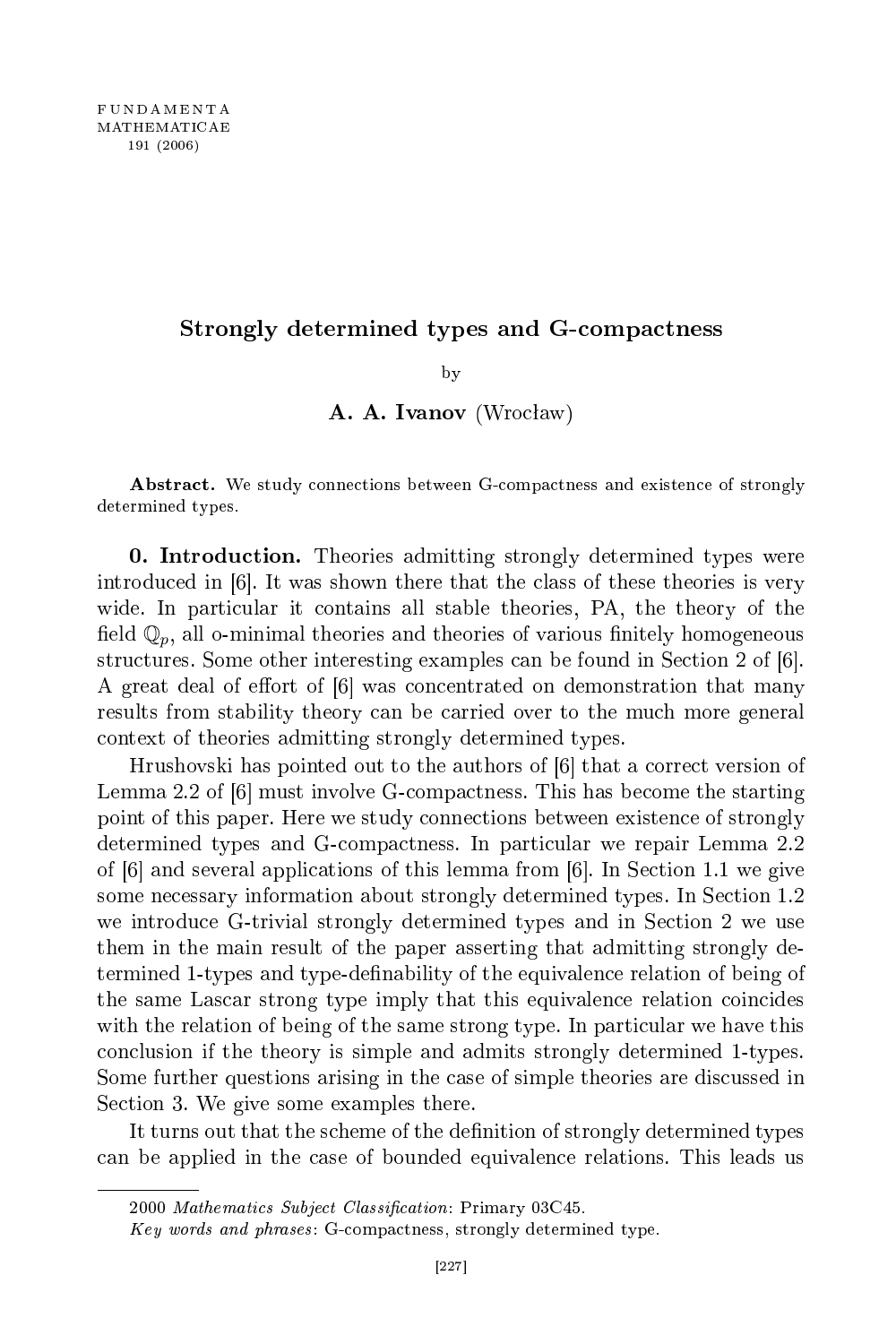to KP-determined and L-determined types, very lose notions whi
h be
ome more natural in some situations. We discuss this in Section 4.

This resear
h was supported by KBN grant 2 P03A 007 19, and basi ally arried out when the author held a visiting position at the Institute of Mathemati
s, Polish A
ademy of S
ien
es. The author is grateful to the referee for helpful remarks.

In this paper,  $T$  will denote a first-order theory over a countable language. The symbols  $M, N$  will denote models of T, which are assumed to be elementary substructures of a sufficiently saturated monster model C. We use A, B to denote subsets of C, assumed to be much smaller than C. If  $\bar{a}$ is a tuple, we often abuse notation by writing  $\bar{a} \in M$ . If no such restriction is given, then  $\bar{a}$  is assumed just to live in C. If  $r(\bar{x})$  is a type in (possibly infinitely many) variables  $\bar{x}$ , we denote by  $r(M)$  the set of tuples (sequences) from M which realize r. For any structure M and  $A \subseteq \mathbb{C}$ , define Aut $(M/A)$ to be the group of automorphisms of M which are partial maps  $C \rightarrow C$ fixing  $A$  pointwise.

The following definitions and facts are partially taken from [10]. An  $A$ hyperimaginary is an equivalence class of an  $A$ -type-definable equivalence relation [10]. It becomes an *imaginary* if the equivalence relation is  $A$ definable. Let  $\text{bdd}(A)$  be the set of all A-hyperimaginaries which have a small orbit under Aut( $\mathbf{C}/A$ ). A hyperimaginary e is bounded if  $e \in \text{bdd}(\emptyset)$ . In this paper we usually consider hyperimaginaries depending on finitely many variables.

We recall that for  $\bar{c} \in \mathbb{C}$  the *strong type* (resp. KP-strong type) of  $\bar{c}$  over A is just tp( $\bar{c}/\text{acl}^{\text{eq}}(A)$ ) (resp. tp( $\bar{c}/\text{bdd}(A)$ )). We write  $S(\text{acl}^{\text{eq}}(A))$  (resp.  $S(\text{bdd}(A)))$  for the set of strong (resp. KP-strong) types over A depending on variables of the sorts of the language of  $T$ . It is worth noting here that a straightforward definition allows us to consider types of hyperimaginaries over hyperimaginaries. We may also define acl<sup>eq</sup>( $\mathcal{A}$ ) (resp. bdd( $\mathcal{A}$ )), for  $\mathcal{A}$ consisting of hyperimaginaries, as  $A$  together with the set of all equivalence classes of A-definable  $(1)$  (resp. A-type-definable) equivalence relations having finite (resp. small) orbits under  $Aut(C/A)$ . On the other hand, in this paper we on
entrate on theories admitting strongly determined types and the corresponding definition (see  $[6]$ ) involves types over sets of basic sorts. Therefore in all our statements sets of hyperimaginaries will appear in some parti
ular situations when all imaginaries (hyperimaginaries) from A belong to acl<sup>eq</sup>( $A \cap C$ ) (resp. bdd( $A \cap C$ )); here by  $A \cap C$  we denote the part of A of the sorts of the language of T. Then  $\text{acl}^{\text{eq}}(\mathcal{A})$  (resp. bdd $(\mathcal{A}))$ ) is just  $\operatorname{acl}^{eq}(\mathcal{A}\cap\mathbf{C})$  (resp.  $\operatorname{bdd}(\mathcal{A}\cap\mathbf{C})$ ).

 $({}^{1})$  By an Aut $(C/A)$ -invariant formula with parameters from C.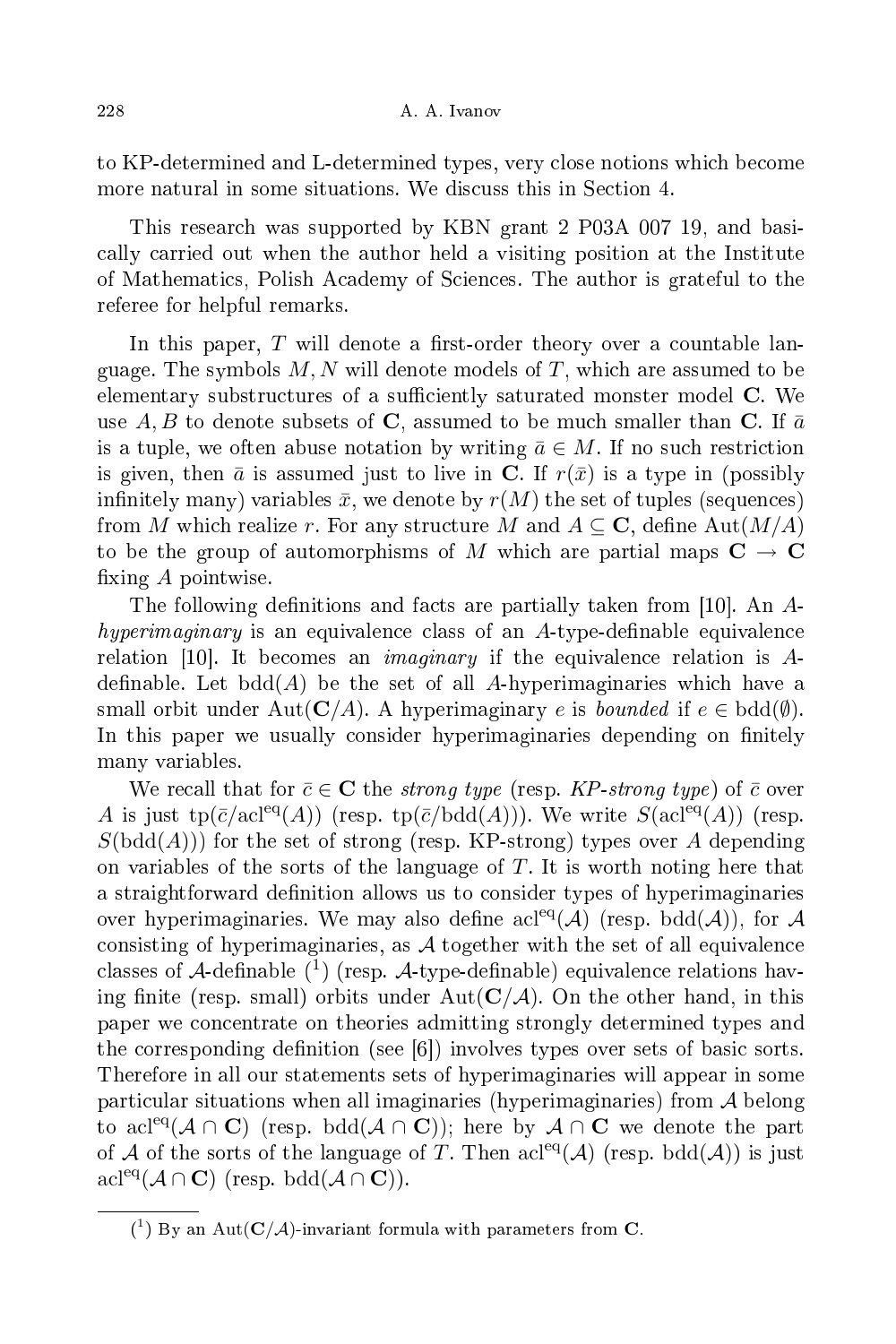For  $\delta \! \in \! \lbrace 1, 2, \ldots, \omega \rbrace$  and a set  $A$  let  $E^{A, \delta}_{\mathrm{L}}$  $\mathcal{L}^{(A, \delta)}_{\text{L}}$  be the finest bounded  $\text{Aut}(\mathbf{C}/A)$ invariant equivalence relation on  $\delta$ -sequences. The classes of  $E_{\rm L}^{A,\delta}$ L are cancer Lascar strong types (<sup>2</sup>). For  $A \subset \mathbf{C}$  the relation  $E_{\text{L}}^{A,\delta}$  $L$  can be characterized as follows  $([1])$ :  $(\bar{a}, \bar{b}) \in E_{\text{L}}^{A, \delta}$  $\mathcal{L}^{(A, \delta)}_{\text{L}}$  if there are models  $M_1, \ldots, M_n \, < \, \mathbf{C}$  containing A and sequences  $\bar{a}_0$  (=  $\bar{a}$ ),..., $\bar{a}_n$  (=  $\bar{b}$ ) such that  $tp(\bar{a}_i/M_{i+1})$  =  $\text{tp}(\bar{a}_{i+1}/M_{i+1}), 0 \leq i < n$ . Equivalently  $(\bar{a}, \bar{b}) \in E_{\text{L}}^{A, \delta}$ L if there are sequences  $\bar{a}_0\ (= \bar{a}), \ldots, \bar{a}_n\ (= \bar{b})$  such that each pair  $\bar{a}_i, \bar{a}_{i+1}, \bar{0} \leq i < n$ , extends to an infinite indiscernible sequence over  $A([1])$ .

Let  $A \subset \mathbf{C}$ . We denote by  $E_{\text{KP}}^{A,\delta}$  the finest bounded A-type-definable equivalence relation on  $\delta$ -sequences, and by  $E_{\rm Sh}^{A,\delta}$  $\text{Sh}$  the intersection of all nime A-definable equivalence relations on  $\delta$ -sequences. Sequences  $\bar{a}$  and  $\bar{b}$  have the same strong (resp. KP-strong) types over A if and only if they are  $E_{\rm Sh}^{A,\delta}$  $Sh$ equivalent (resp.  $E_{\text{KP}}^{A,\delta}$ -equivalent). It is known from [9] that for  $\omega$ -categorical theories and for finite  $A \subset \mathbf{C}$  and  $\delta$ ,  $E_{\rm Sh}^{A,\delta} = E_{\rm KP}^{A,\delta} = E_{\rm L}^{A,\delta}$ L . For small theories  $E_{\rm Sh}^{A,\delta}=E_{\rm KP}^{A,\delta}$  $KP$  ([1], [9], [12]).

In the paragraphs above we have slightly changed the notation from [1]. The reason is that in the case when X is a set defined over A and B, the notation  $E_{\rm KP}^X$  can be interpreted as both  $E_{\rm KP}^{A,n}$  and  $E_{\rm KP}^{B,n}$  $KP$  . These relations are not necessarily the same. Below we often use just  $E_{\text{KP}}$  when it is clear over whi
h set we work.

For any structure M and  $A \subseteq \mathbb{C}$ , define  $\text{Aut}_{KP}(M/A) := \text{Aut}(M/\text{bdd}(A))$ and  ${\rm Aut}_{\rm Sh}(M/A) := {\rm Aut}(M/{\rm acl}^{\rm eq}(A)).$  We call the elements of  ${\rm Aut}_{\rm Sh}(M/A)$ (resp.  $\text{Aut}_{\text{KP}}(M/A)$ ) Shelah strong automorphisms over A (resp. KP-strong *automorphisms over A*); the elements of  $\text{Aut}_{\text{Sh}}(M) = \text{Aut}_{\text{Sh}}(M/\emptyset)$  are called Shelah strong automorphisms  $(3)$ . We talk similarly of Shelah strong (resp.  $KP\text{-}strong) elementary maps over A.$ 

Let  $M$  be a saturated structure of uncountable cardinality and let  $Aut_L(M)$  be the group of all Lascar strong automorphisms (fixing the classes of all bounded invariant equivalence relations). Then  $Gal<sub>L</sub>(Th(M))$  =  $\text{Aut}(M)/\text{Aut}_{\text{L}}(M)$ , the Galois group of  $\text{Th}(M)$ , does not depend on M. The following group extensions show relationships among these notions:

$$
1 \to \mathrm{Aut}_{\mathrm{KP}}(M)/\mathrm{Aut}_{\mathrm{L}}(M) \to \mathrm{Gal}_{\mathrm{L}} \to \mathrm{Gal}_{\mathrm{KP}} = \mathrm{Aut}(M)/\mathrm{Aut}_{\mathrm{KP}}(M) \to 1
$$

and

$$
1 \to \mathrm{Aut}_{\mathrm{Sh}}(M)/\mathrm{Aut}_{\mathrm{L}}(M) \to \mathrm{Gal}_{\mathrm{L}} \to \mathrm{Gal}_{\mathrm{Sh}} = \mathrm{Aut}(M)/\mathrm{Aut}_{\mathrm{Sh}}(M) \to 1.
$$

It is known that the groups  $Gal_{KP}$  and  $Gal_{Sh}$  are compact. The theory

 $(2)$  Usual strong types can be called Shelah strong types.

 $(3)$  They were introduced by Lascar as *strong automorphisms*.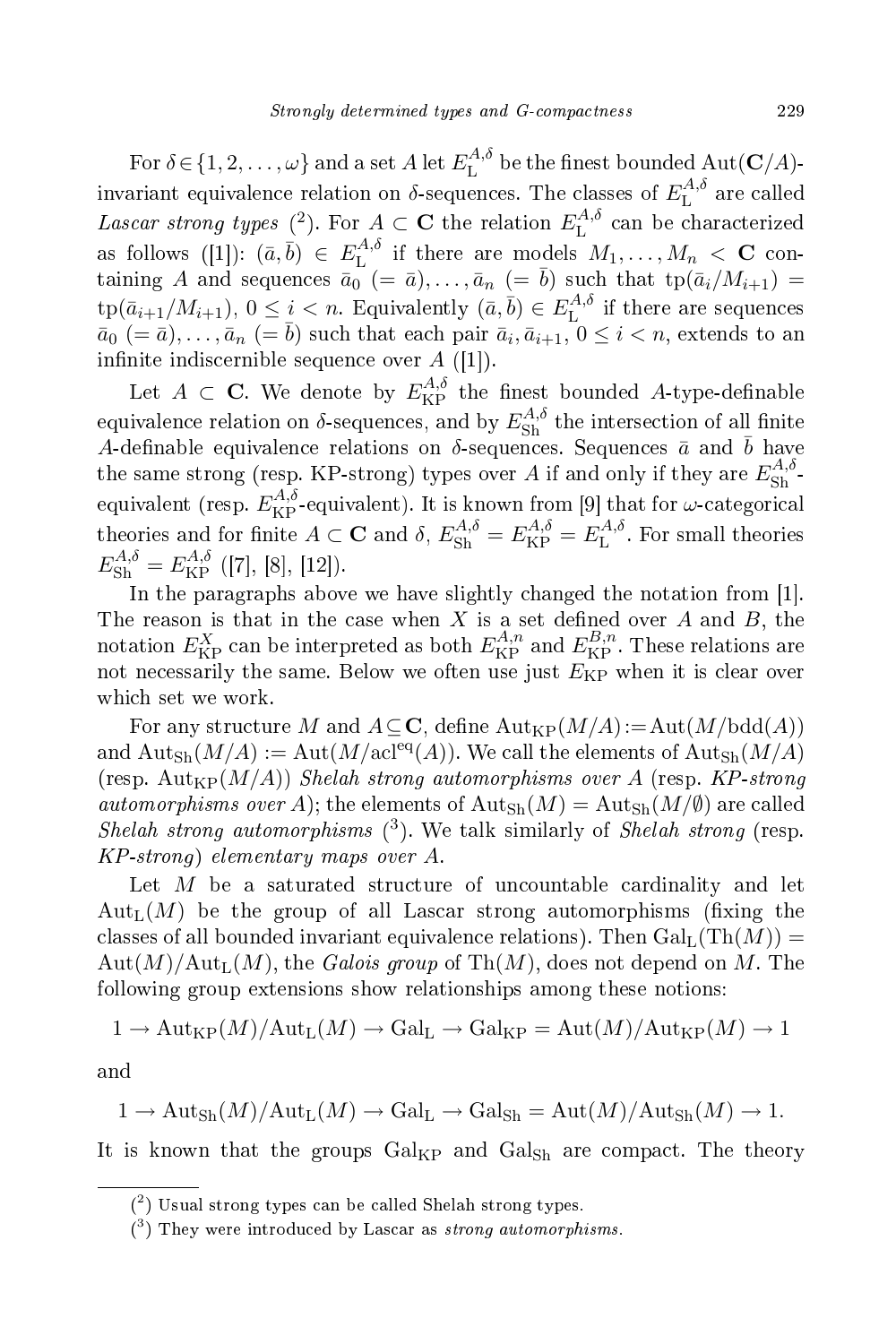Th(M) is called G-compact if  $Gal_{L} = Gal_{KP}$ . The main results of the paper are connected with the question when  $Gal_{L} = Gal_{Sh}$ .

1. Strongly determined types and equivalen
e relations. We start this section with a short introduction to strongly determined types [6].

1.1. Strongly determined types. The following definition is taken from [6]. Let  $A \subset \mathbf{C}$  and  $\mathcal{A} \subset \operatorname{acl}^{\text{eq}}(A)$  with  $A \subseteq \mathcal{A}$ . If  $q(\bar{y}) \in S(\operatorname{acl}^{\text{eq}}(A))$  we say that a type  $p(\bar{x}, \bar{y}) \in S(\mathcal{A})$  is a q-consistent  $\bar{x}$ -type if for any sequence  $\bar{a}_1, \ldots, \bar{a}_n$ of realizations of q the set  $\bigcup \{p(\bar{x}, \bar{a}_i) : 1 \leq i \leq n\}$  is consistent. A *strongly* determined type over A is a function  $\rho$  which assigns a q-consistent  $\bar{x}$ -type  $\varrho(q)(\bar{x}, \bar{y})$  to every  $q(\bar{y}) \in S(\text{acl}^{\text{eq}}(A))$ , and is monotonic: if  $\bar{y}'$  is a subtuple of  $\bar{y}$  and  $q(\bar{y}), q'(\bar{y}') \in S(\text{acl}^{\text{eq}}(A))$  with  $q(\bar{y}) \vdash q'(\bar{y}')$ , then the restriction of  $\rho(q)(\bar{x},\bar{y})$  to  $\bar{x}\bar{y}'$  is  $\rho(q')(\bar{x},\bar{y}')$ .

Suppose that  $\rho$  is a strongly determined type over A. For every  $B \subset \mathbf{C}$ define

$$
\varrho_B(\bar{x}) = \bigcup \{ \varrho(q)(\bar{x}, \bar{b}) : q \in S(\text{acl}^{\text{eq}}(A)), \bar{b} \models q, \bar{b} \in B \}.
$$

The following notions are at the centre of [6]. We say that a theory T admits strongly determined types over  $A(A \subset \mathbf{C})$  if every type of  $S(A)$  extends to a strongly determined one. A theory  $T$  admits strongly determined types if it admits strongly determined types over every set  $A \subset \mathbf{C}$  of parameters.

The following lemma shows that in fact the definition of strongly determined types does not hange if we strengthen it by the requirement that  $\rho(q)(\bar{x}, \bar{y})$  is a type over acl<sup>eq</sup>(A). This lemma is a version of Lemma 1.3 from  $[6]$ .

LEMMA 1.1. Let  $A \subset \mathbf{C}$ ,  $A \subseteq \mathcal{A} \subseteq \text{acl}^{\text{eq}}(A)$  and let  $\varrho(\bar{x})$  be a strongly determined type over A. Then there exists a unique strongly determined type  $\varrho'(\bar{x})$  over acl<sup>eq</sup>(A) such that for any  $q \in S(\text{acl}^{\text{eq}}(A)), \varrho'(q) \vdash \varrho(q)$ .

*Proof.* Let M be very rich over A: for all  $n \in \omega$  and all  $\bar{m} \in M$ , M realizes all *n*-types from  $S(\text{acl}^{eq}(A\bar{m}))$ . Let  $\bar{c} \models \varrho_M$ . For  $q \in S(\text{acl}^{eq}(A))$ and  $\bar{b} \models q$ ,  $\bar{b} \in M$ , define  $\varrho'(q) := \text{tp}(\bar{c}\bar{b}/\text{acl}^{\text{eq}}(A)).$ 

To see that the definition is correct, suppose that  $\bar{b}, \bar{b}'$  realize the same type over acl<sup>eq</sup>(A). We may assume that  $\bar{b}' \in M$ . Let  $\bar{b}\bar{d} \in M$  be of the same strong type over A as  $\bar{b}\bar{c}$ . Choose  $\bar{d}' \in M$  such that  $\bar{b}'\bar{d}'$  is of the same strong type over A as  $\bar{b}\bar{d}$ . Then  $\varrho(\text{tp}(\bar{b}\bar{d}/\text{acl}^{\text{eq}}(A))) = \varrho(\text{tp}(\bar{b'}\bar{d'}/\text{acl}^{\text{eq}}(A))).$ Let  $E(\bar{y}, \bar{z})$  (where  $|\bar{y}| = |\bar{b}| + |\bar{c}|$ ) be a finite equivalence relation definable over A. Since  $E(\bar{b}\bar{c}, \bar{b}\bar{d})$ , we have  $E(\bar{b'}\bar{c}, \bar{b'}\bar{d'})$ . It follows by transitivity that  $E(\bar b \bar c, \bar b' \bar c)$ . As a result  $\bar b \bar c$  and  $\bar b' \bar c$  have the same strong type over A. The rest is easy.

It is clear from the proof that any strongly determined type  $\varrho$  over  $\mathcal A$  is determined by  $\rho_M$ , where M is very rich over A.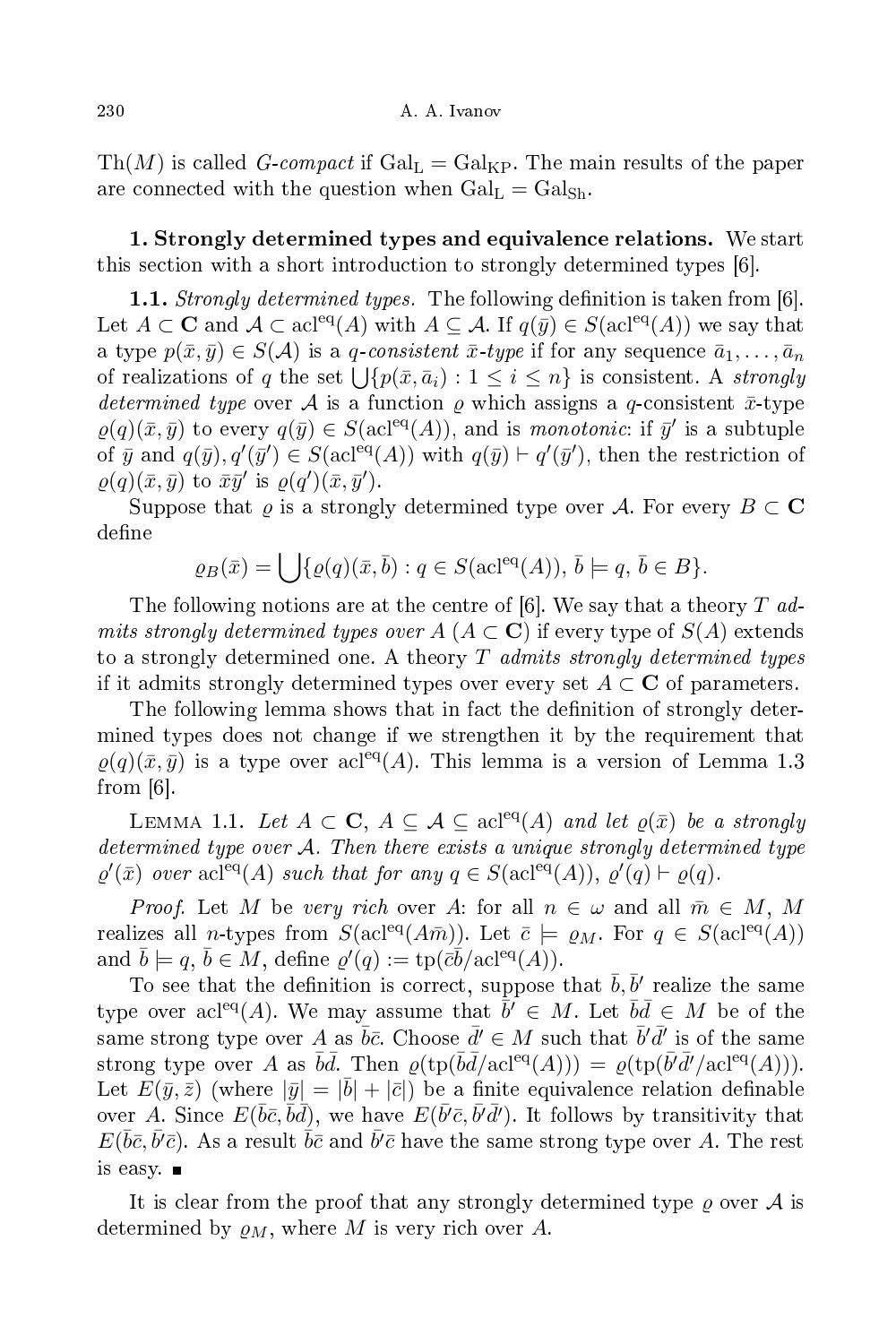LEMMA 1.2. Let  $A \subset \mathbf{C}$  and let T admit strongly determined n-types over a set A. Then every strong n-type over A extends to a strongly determined type over A.

*Proof.* Let  $q(\bar{x})$  be a type over acl<sup>eq</sup>(A) extending  $p(\bar{x})$ , a complete type over A. Let  $\varrho(\bar{x})$  be a strongly determined extension of  $p(\bar{x})$  and  $\varrho'(\bar{x})$  be a strongly determined type over acl<sup>eq</sup>(A) defined for  $\rho$  by Lemma 1.1. Let  $q_1(\bar{x})$  be the strong type over  $\operatorname{acl}^{\text{eq}}(A)$  defined by  $\varrho'$  (by  $\varrho'$  $M$  for a saturated model M). Since  $q_1$  extends p, there is an automorphism  $\alpha$  over A taking  $q_1$ to q. Let  $\alpha$  take  $\varrho$  to  $\rho_1$  (defined by  $\alpha(\bar{c})$  for  $\bar{c} \models \varrho_M$  for sufficiently saturated M). Then  $\varrho_1$  is a strongly determined extension of q.

The following is Lemma 2.1 from  $[6]$ .

LEMMA 1.3. Let  $A \subseteq M$ , and suppose that M is very rich over A. Let  $p(\bar{x}) \in S(A)$ . Then the following are equivalent:

- (i) p extends to a strongly determined type over  $A$ ;
- (ii) for every finite set  $\Gamma$  of finite partial acl<sup>eq</sup>(A)-elementary maps  $M \to M$  there exists  $\bar{c} \in p(M)$  such that all maps in  $\Gamma$  are elementary over  $\bar{c}A$ .

Our final remark here is folklore. For example it appears in some form in  $[5]$ .

PROPOSITION 1.4. If a theory  $T$  admits strongly determined types then T is Gompa
t and its Las
ar strong types oin
ide with (Shelah) strong types.

*Proof.* Let M and N be small models of T. We fix some enumerations of  $M$  and  $N$  and assume that the corresponding sequences have the same strong type. For any formula  $\phi(x_1, \ldots, x_n) \in \text{tp}(M)$  find a strongly determined type  $\rho$  containing  $\phi$ . Let  $\bar{c} \models \rho_{MN}$ . Then M and N have the same type over  $\bar{c}$ . By compactness there is a model C such that M and N have the same type over C. This means that M and N have the same Lascar strong type.  $\blacksquare$ 

This proposition shows that admitting strongly determined types an be considered as a very strong version of G-compactness. In fact our main results below describe some situations when G-compactness implies admitting strongly determined types.

1.2. Strongly determined types and type-definable equivalence relations. Let  $A \subset \mathbf{C}$ ,  $A \subseteq \mathcal{A} \subseteq \text{acl}^{\text{eq}}(A)$  and let  $\varrho$  be a strongly determined type over A. Let M be sufficiently saturated,  $A \subseteq M$ ,  $\overline{b} \models \varrho_M$  and e be a finite equivalence relation definable over  $\mathcal{A}\bar{b}$  (<sup>4</sup>). The group  $\mathrm{Aut}(\mathbf{C}/\bar{b}M)$  naturally acts on the set of all e-classes. Let  $\tilde{e}$  be the equivalence relation defined

 $({}^{4})$  By an Aut $(C/\mathcal{A}\bar{b})$ -invariant formula with parameters from C.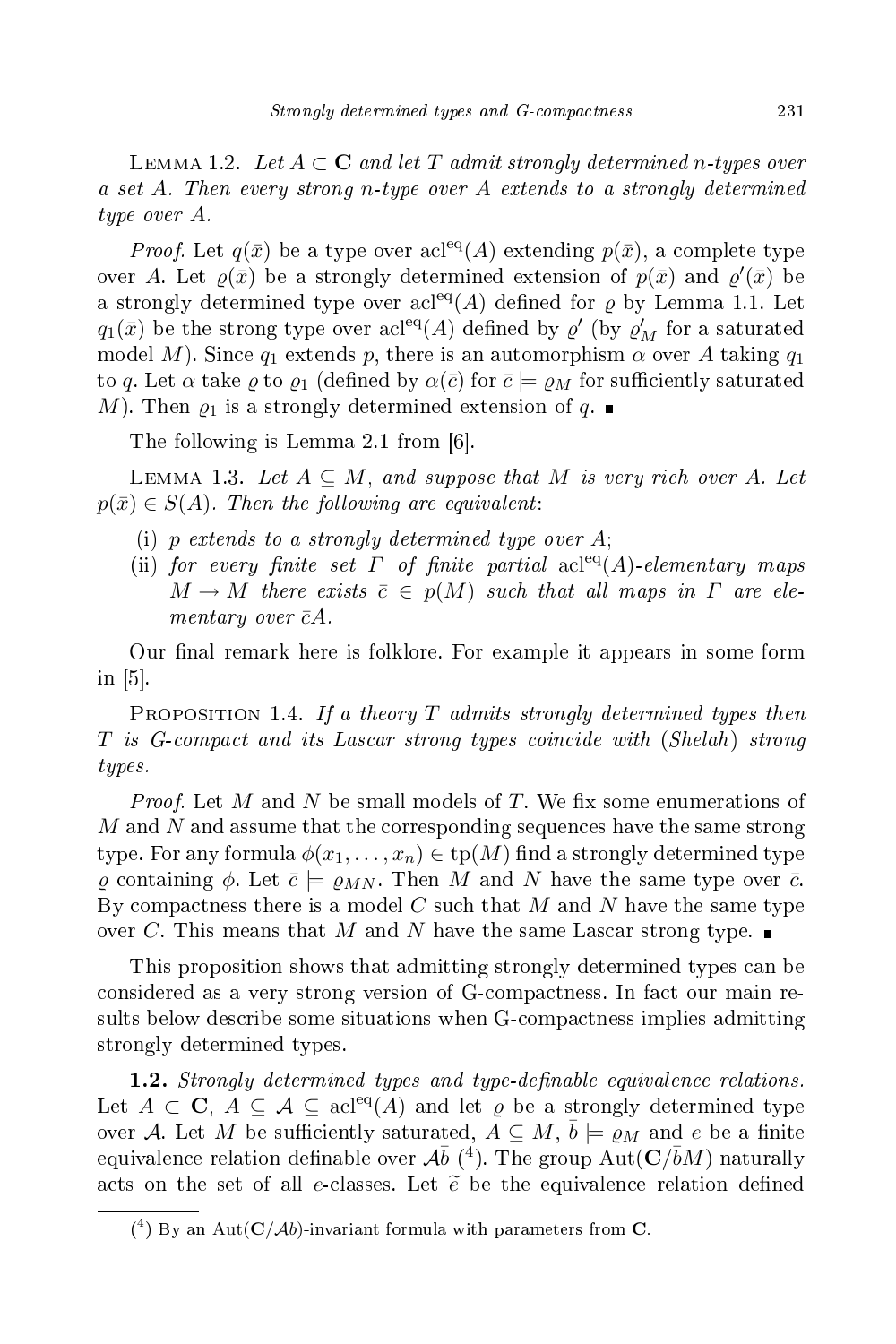on the appropriate  $\mathbf{C}^l$  by the condition that  $(\bar{a}, \bar{a}') \in \tilde{e}$  if and only if the corresponding e-classes of  $\bar{a}$  and  $\bar{a}'$  are in the same orbit with respect to  $\mathrm{Aut}(\mathbf{C}/\bar{b}M)$ . By the choice of  $\bar{b}$  any automorphism from  $\mathrm{Aut}_\mathrm{Sh}(M/A)$  =  $\mathrm{Aut}(M/\mathrm{acl}^\mathrm{eq}(A))$  extends to an element of  $\mathrm{Aut}(\mathbf{C}/\bar{b}\{M\}\,\mathrm{acl}^\mathrm{eq}(A))$  (fixing  $M$  setwise). We have obtained the exact sequence

$$
0 \to \mathrm{Aut}(\mathbf{C}/\bar{b}M) \to \mathrm{Aut}(\mathbf{C}/\bar{b}\{M\} \operatorname{acl}^{eq}(A)) \to \mathrm{Aut}_{\mathrm{Sh}}(M/A) \to 0
$$

where the kernel  $Aut(C/\bar{b}M)$  preserves all  $\tilde{e}$ -classes. Hence we infer that  $\text{Aut}(\mathbf{C}/\bar{b}\{M\}\text{ acl}^{\text{eq}}(A))$  induces an action of  $\text{Aut}_{\text{Sh}}(M/A)$  on the set of  $\tilde{e}_z$ lasses.

Since  $e$  is a finite equivalence relation the pointwise stabilizer of the set of  $\tilde{e}$ -classes is a normal subgroup  $H_e \triangleleft \text{Aut}_{\text{Sh}}(M/A)$  of finite index.

DEFINITION 1.5. We say that  $\rho$  is *G*-trivial if for any structure M which realizes all strong types over A and is  $\text{Aut}_{\text{Sh}}(M/A)$ -homogeneous for finite maps, and any finite equivalence relation e as above, there is no  $\text{Aut}_{\text{Sh}}(M/A)$ invariant equivalence relation  $E$  properly refining  $E_{\rm Sh}^{A,l}$  on the appropriate  $M^l$ such that the corresponding group  $H_e$  preserves all  $E$ -classes (in other words, for any strong type over A the action of  $H_e$  on the set of its M-realizations is transitive).

It is worth noting that if an equivalence relation  $E$  witnesses non-Gtriviality of  $\varrho$  then each  $E_{\rm Sh}^{A,l}$ -class on  $M^l$  consists of  $\leq$   $|\text{Aut}_{\rm Sh}(M/A) : H_e|$ classes of  $E$ .

REMARK. For any  $\alpha \in Aut(M/\mathcal{A})$  the image of a G-trivial strongly determined type is G-trivial. Thus the natural version of Lemma 1.2 for G-trivial strongly determined types still holds (by inspection of the proof).

The proposition below gives three reasons why G-trivial strongly determined types are quite frequent. For ease of notation we restrict ourselves to the case when  $A = A \subset \mathbb{C}$ . We need the following notion.

We say that a strongly determined type  $\rho$  over A is type-definable if for any  $q(\bar{y}) \in S(\text{acl}^{\text{eq}}(A))$  and  $\phi(\bar{x}, \bar{y}) \in \varrho(q)$  there is  $\psi(\bar{y}) \in q(\bar{y})$  such that for any  $r(\bar{y}) \in S(\text{acl}^{\text{eq}}(A))$  containing  $\psi(\bar{y})$  the formula  $\phi(\bar{x}, \bar{y})$  belongs to  $\rho(r)$ .

PROPOSITION 1.6. Let  $A \subset \mathbf{C}$  be a countable set and M be an  $\text{Aut}_{\text{Sh}}(M/A)$ -homogeneous structure realizing all strong types over A.

- (1) Assume that for all  $l \in \omega$  every  $\text{Aut}_{\text{Sh}}(M/A)$ -invariant equivalence relation  $E \subseteq M^{2l}$  dividing each  $E_{\rm Sh}^{A,l}$ -class into finitely many Eclasses is type-definable over  $\operatorname{acl}^{eq}(\overline{A})$ . Then every strongly determined type over A is G-trivial.
- (2) If  $E_{\text{L}}^{A} = E_{\text{KP}}^{A}$  on finite tuples (in particular if Th(M) is simple), then every strongly determined type over A is G-trivial.
- (3) A type-definable strongly determined type over A is  $G$ -trivial.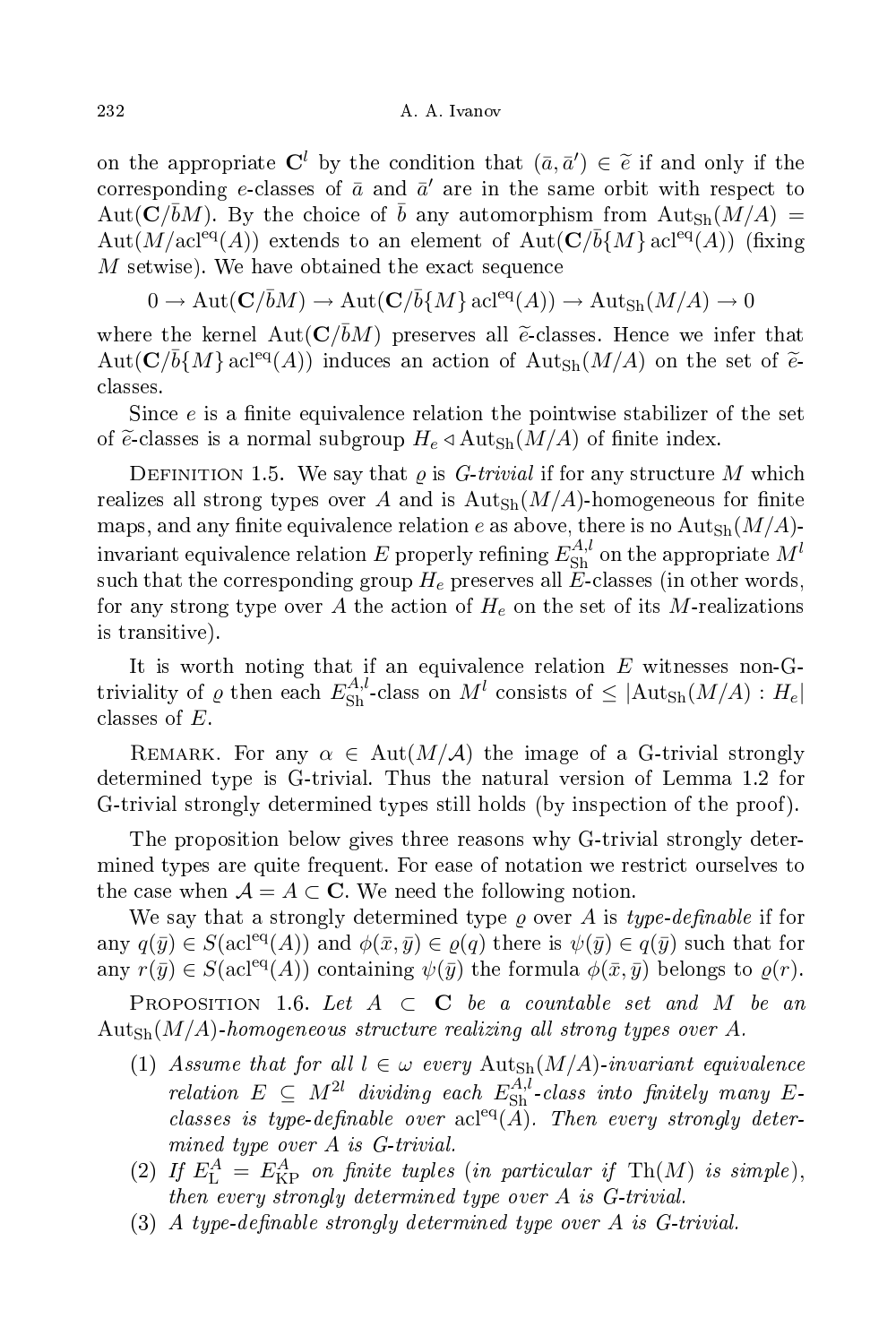Proof. (1) Let

$$
p(\bar{x}) = \{ \phi_0(\bar{x}), \phi_1(\bar{x}), \dots, \phi_j(\bar{x}), \dots \}
$$

be a strong type over A which is divided by  $E$  into finitely many classes and let

$$
\Psi = \{\psi_0(\bar{x}, \bar{y}), \psi_1(\bar{x}, \bar{y}), \dots, \psi_j(\bar{x}, \bar{y}), \dots\}
$$

be the type over  $\operatorname{acl}^{eq}(A)$  defining E. We may assume that each  $\phi_{j+1}(\bar{x})$ implies  $\phi_i(\bar{x})$  and each  $\psi_{i+1}(\bar{x}, \bar{y})$  implies  $\psi_i(\bar{x}, \bar{y})$ . Moreover by compactness we may assume that each  $\psi_i(\bar{x}, \bar{y})$  is symmetric and each formula  $\psi_{i+1}(\bar{x}, \bar{y}) \wedge$  $\psi_{i+1}(\bar{y}, \bar{z})$  implies  $\psi_i(\bar{x}, \bar{z})$ .

Since  $p/E$  is finite, there is j such that  $p(\bar{x}) \cup p(\bar{y})$  implies  $\psi_i(\bar{x}, \bar{y}) \rightarrow$  $\psi_{j+1}(\bar{x}, \bar{y})$ . By compactness some  $\phi_i(\bar{x}) \wedge \phi_i(\bar{y})$  implies  $\psi_j(\bar{x}, \bar{y}) \rightarrow \psi_{j+1}(\bar{x}, \bar{y})$ . We may also assume that for some n the formula  $\phi_i(\bar{x}_1) \wedge \cdots \wedge \phi_i(\bar{x}_n)$  implies  $\bigvee \{\psi_j(\bar{x}_k,\bar{x}_l): 0 \leq k < l \leq n\}.$  Thus  $\psi_j$  defines a finite equivalence on  $\phi_i$ which coincides with E on  $p(C)$ . This contradicts the assumption that p is a strong type.

As a result we see that there is no  $\text{Aut}_{\text{Sh}}(M/A)$ -invariant equivalence relation E properly dividing some  $E_{\text{Sh}}^A$ -class into finitely many E-classes. This means that every strongly determined type over  $A$  satisfies the definition of G-trivial types.

(2) Let M be sufficiently saturated. That  $\text{Aut}_{\text{Sh}}(M/A)/\text{Aut}_{\text{KP}}(M/A)$  is a ompa
t onne
ted group is folklore (for example it an be dedu
ed from Lemma 4.10 of  $[10]$  or Remark 3.1 from  $[8]$ ). A complete proof of this is given in Theorem 21 of  $[14]$ . By a theorem of Mycielski from  $[11]$  the group  $\text{Aut}_{\text{Sh}}(M/A)/\text{Aut}_{\text{KP}}(M/A)$  is divisible and does not have subgroups of finite index. On the other hand, if  $E$  is an equivalence relation as in the definition of G-trivial strongly determined types, then it is oarser than the orresponding  $E_{\mathrm{KP}}^{A,l}$  (=  $E_{\mathrm{L}}^{A,l}$  $L^{(A,\iota)}$ . This implies that the subgroup  $H < \text{Aut}_{\text{Sh}}(M/A)$  fixing all E-classes is a proper subgroup of  $\text{Aut}_{\text{Sh}}(M/A)$  of finite index which contains  $\text{Aut}_{\text{KP}}(M/A)$ . This contradiction shows that every strongly determined type over A is G-trivial.

(3) Let  $\varrho$  be a strongly determined type over  $A, \bar{b} \models \varrho_M$  and  $e$  be a finite equivalence relation definable over  $Ab$ . As above define the corresponding equivalence relation  $\tilde{e} \supset e$ . The pointwise stabilizer of the set of  $\tilde{e}$ -classes forms a normal subgroup  $H_e \triangleleft \text{Aut}_{\text{Sh}}(M/A)$  of finite index.

For any  $\tilde{e}$ -class find a formula  $\theta(\bar{u}, b, d)$  with  $d \in M$  asserting that the tuple  $\bar{u}$  represents one of the e-classes of this class. If  $\bar{d}' \in M$  is of the same strong type over A as  $\bar{d}$  then by the choice of b and (the proof of) Lemma 1.1,  $\text{tp}(\overline{db}/\text{acl}^{\text{eq}}(A)) = \text{tp}(\overline{d'b}/\text{acl}^{\text{eq}}(A))$  and we see that  $\theta(\overline{u}, \overline{b}, \overline{d'})$  still describes e-classes of some  $\tilde{e}$ -class. Below we assume that all  $\tilde{e}$ -classes are so defined over  $\bar{b}\bar{d}$  by appropriate formulas.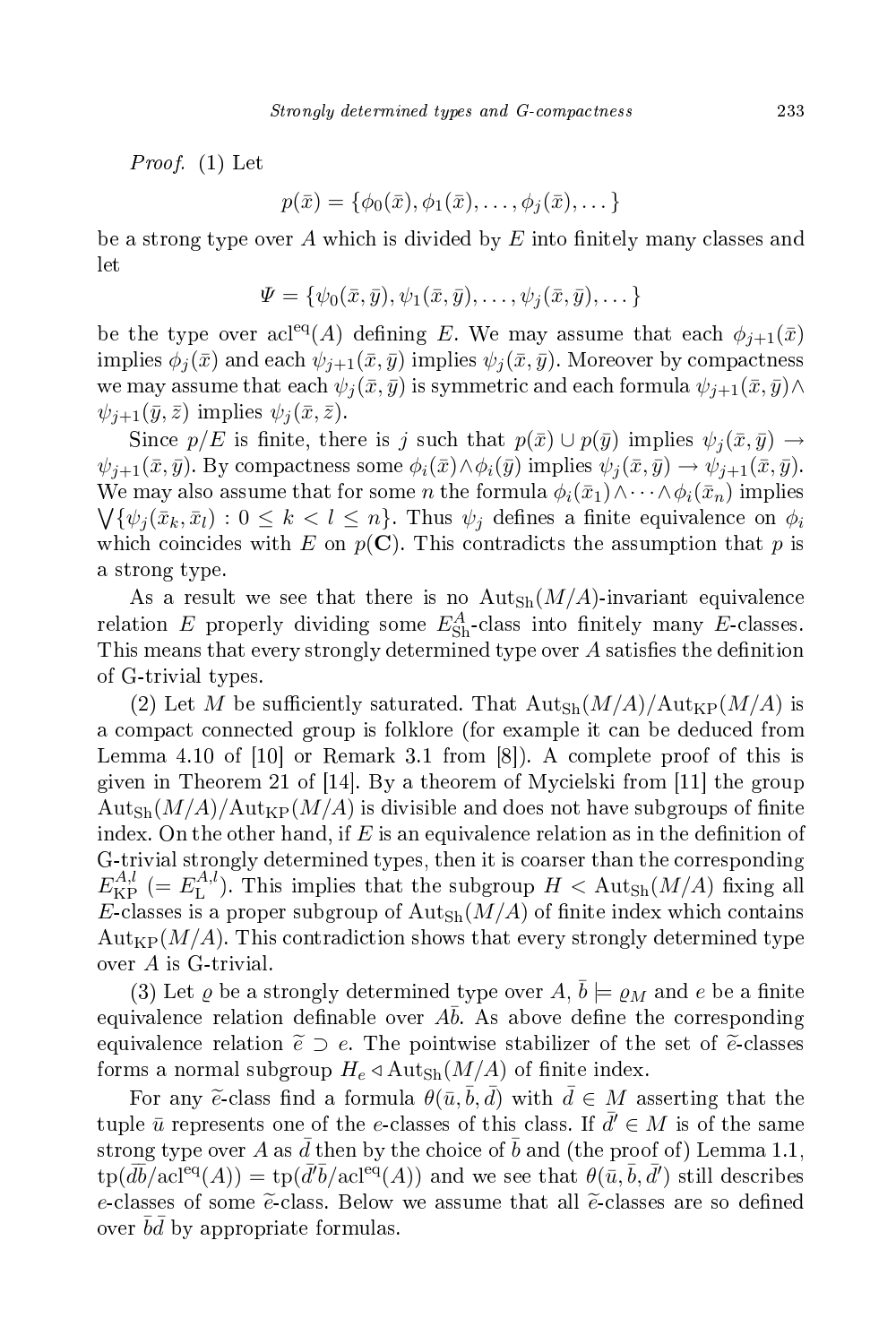We see that the equivalence relation of  $H_e$ -orbits on the Aut<sub>Sh</sub> $(M/A)$ orbit of  $\bar{d}$  is defined by the formula over  $A\bar{b}$  which is the conjunction  $\varPhi(\bar w',\bar w'',\bar b)$  of the conditions of the form  $\forall \bar u( \theta(\bar u,\bar b,\bar w') \leftrightarrow \theta(\bar u,\bar b,\bar w''))$  (for all  $\tilde{e}$ -classes). Since  $\bar{b} \models \varrho_M$ , the truth of  $\Phi(\bar{d}', \bar{d}'', \bar{b})$  is determined by the strong type of  $\bar{d}'\bar{d}''$  over  $A.$  This means that  $\neg\Phi(\bar{w}',\bar{w}'',\bar{b})$  for tuples from  $M$ of the type  $tp(d/acl^{eq}(A))$  is equivalent to some disjunction of strong types on  $\bar{w}'\bar{w}''$  over A.

On the other hand, since  $\rho$  is type-definable, any strong type of this form contains a formula over  $\operatorname{acl}^{eq}(A)$  which implies  $\neg \Phi(\bar{w}', \bar{w}'', \bar{b})$ . We now see that  $\Phi(\bar{w}', \bar{w}'', \bar{b})$  is equivalent to a conjunction of formulas over acl<sup>eq</sup>(A). As a result we have obtained an equivalence relation type-definable over  $\operatorname{acl}^{\text{eq}}(A)$  which divides  $\operatorname{stp}(d/A)$  into finitely many classes. The argument of the first part of the proposition shows that the number of classes is 1. Thus  $\theta({\bf C},\bar b,\bar d)=\theta({\bf C},\bar b,\bar d')$  for  $\theta$  as above and  $\bar d'$  of the same strong type over  $A$ as d. This shows that  $\varrho$  is G-trivial.  $\blacksquare$ 

REMARK. It is worth noting that in the definition of G-triviality it only suffices to demand that the corresponding property holds over *some* fixed model M (saturated and homogeneous enough). Indeed, let  $\rho$  be a strongly determined type over A,  $M < M'$  be sufficiently saturated and homogeneous models,  $\bar{b} \models \varrho_M, \bar{b}' \models \varrho_{M'}$  and  $\phi(\bar{x}, \bar{y}, \bar{z})$  be a formula over A such that  $\phi({\bar x}, {\bar y}, {\bar b})$  defines a finite equivalence relation  $e.$  As above define the corresponding equivalence relation  $\tilde{e} \supset e$ . The pointwise stabilizer of the set of  $\widetilde{e}$ -classes forms a normal subgroup  $H_e \triangleleft \mathrm{Aut}_{\mathrm{Sh}}(M/A)$  of finite index.

Assume that the definition of G-triviality holds for M and b. For any  $\tilde{e}$ class find a formula  $\theta(\bar{u}, b, d)$  with  $d \in M$  asserting that the tuple  $\bar{u}$  represents one of the e-classes of this  $\tilde{e}$ -class. If  $\bar{d}' \in M$  is of the same strong type over A as  $\bar{d}$  then by the choice of  $\bar{b}$ ,  $\text{tp}(\bar{d}\bar{b}/\text{acl}^{\text{eq}}(A)) = \text{tp}(\bar{d}'\bar{b}/\text{acl}^{\text{eq}}(A))$  and by G-triviality of  $\varrho$  over M we deduce that  $\theta(\bar{u}, \bar{b}, \bar{d}')$  still describes e-classes of the same  $\widetilde{e}$ -class.

If now  $\bar{d}'$  belongs to  $M'$  and is of the same strong type over  $A$  as  $\bar{d}$ , then

$$
\text{tp}(\overline{db}/\text{acl}^{\text{eq}}(A)) = \text{tp}(\overline{db}'/\text{acl}^{\text{eq}}(A)) = \text{tp}(\overline{d'}\overline{b}'/\text{acl}^{\text{eq}}(A)).
$$

This implies that for e' defined by  $\phi(\bar{x}, \bar{y}, \bar{b}')$  the formulas  $\theta(\bar{u}, \bar{b}', \bar{d}')$  and  $\theta(\bar{u}, \bar{b}', \bar{d})$  describe e'-classes of the same  $\tilde{e}'$ -class (the strong type of  $\bar{b}' \bar{d} \bar{d}'$  over A coincides with the type of some  $\bar{b}d\bar{d}''$  with  $\bar{d}'' \in M$  of the type stp $(\bar{d}/A)$ . This implies G-triviality with respect to  $M'$ . The rest is obvious.

QUESTION. Is it possible that in the situation when  $M$  is sufficiently saturated and homogeneous, the group  ${\rm Aut}_{KP}(M)$  has a subgroup of finite index G such that the G-orbit equivalence relation on some  $M^k$  properly refines  $E^k_{\rm KP}$ ?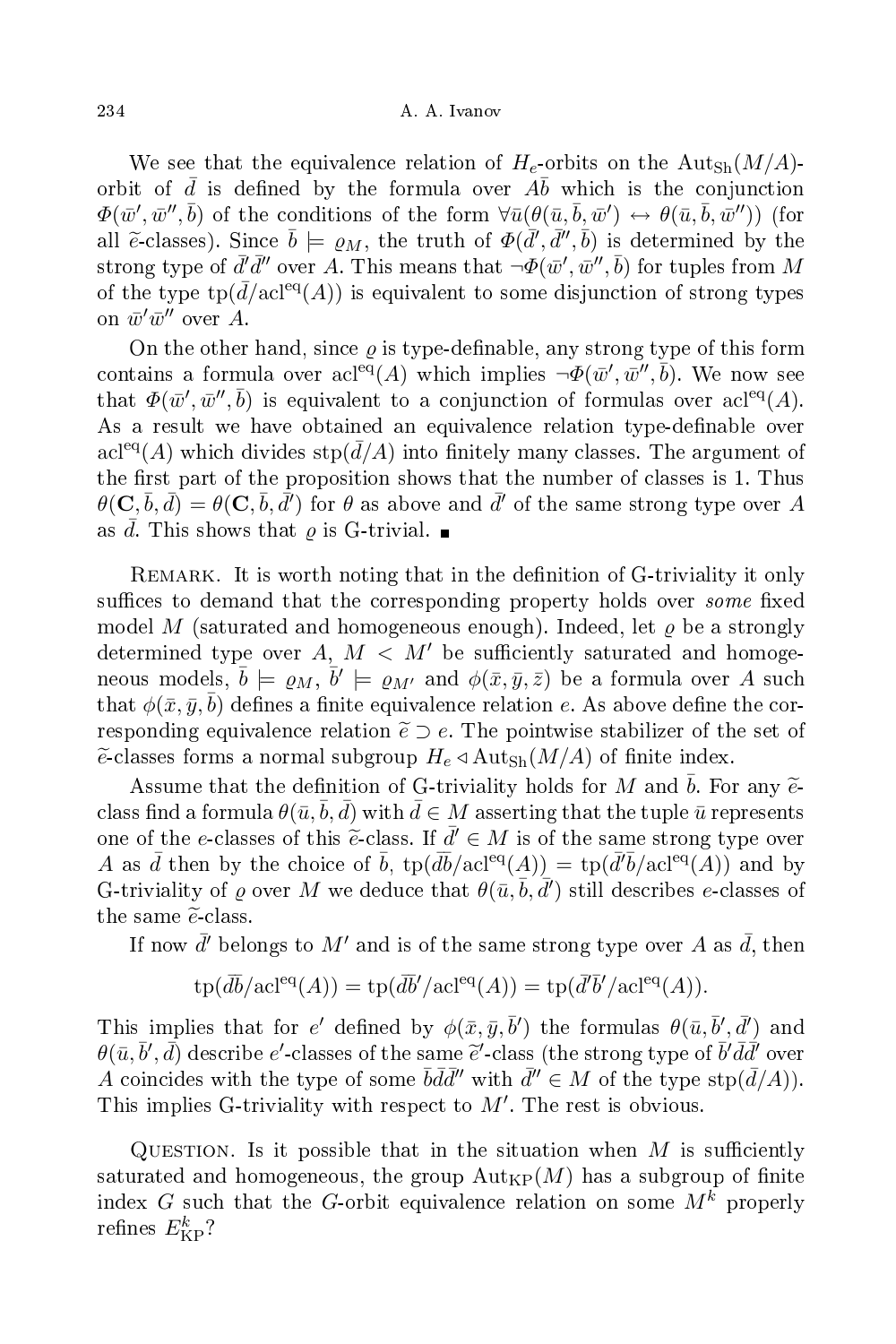2. Gompa
tness and strongly determined types. Our main result in this section gives some sufficient conditions (in terms of strongly determined types) for  $E_{\rm L} = E_{\rm Sh}$ . Then we study to what extent G-compactness is needed for existence of strongly determined *n*-types when  $n > 1$ . The following statement corrects Lemma 2.2 from [6] by adding the assumption that  $E_{\rm L} = E_{\rm KP}$  on finite tuples. The idea that Lemma 2.2 should have some assumption onne
ted with Gompa
tness was suggested by E. Hrushovski.

THEOREM 2.1. Let  $T$  be a complete theory such that for any finite  $A$  of the basic sort,  $E_{\rm L}^A = E_{\rm KP}^A$  on finite tuples, and every 1-type over A extends to a strongly determined type over A. Then for all tuples  $\bar{a}$  and all  $n > 0$ , every n-type of T over  $\bar{a}$  has a strongly determined extension over  $\bar{a}$ . Moreover, all strongly determined types over  $\bar{a}$  are G-trivial.

This theorem implies that if T is simple and every 1-type over a finite set extends to a strongly determined type, then any  $n$ -type over a finite set extends to a strongly determined one. The proof is based on the following theorem.

THEOREM 2.2. Let T be a complete theory such that for any finite set  $A$  of the basic sort,  $E_{\rm L}^A$  =  $E_{\rm KP}^A$  on finite tuples, and every 1-type over  $A$ extends to a strongly determined type over  $A$ . Then for all finite sets  $A$  of the basic sort,  $E_{\rm L}^A = E_{\rm Sh}^A$  on finite tuples. In particular,  $E_{\rm KP}^{A,k} = E_{\rm Sh}^{A,k}$  $\mathrm{Sh}$   $J^{U}$ all A and  $k \leq \omega$ .

Proof. The last statement of the theorem follows from the main statement by the definition of  $E_{\text{KP}}^A$  and  $E_{\text{Sh}}^A$  (for example as in the proof of Theorem 15 from  $[7]$ ).

Let  $\Psi(\bar{x}, \bar{y})$  be a type defining  $E_{\text{L}}^{\bar{a}}$  on *n*-tuples satisfying  $p(\bar{x}) \in S(\bar{a})$ . We may assume that

$$
p(\bar{x}) = \{\phi_0(\bar{x}), \phi_1(\bar{x}), \dots, \phi_j(\bar{x}), \dots\},
$$
  

$$
\Psi = \{\psi_0(\bar{x}, \bar{y}), \psi_1(\bar{x}, \bar{y}), \dots, \psi_j(\bar{x}, \bar{y}), \dots\},
$$

where each  $\phi_{j+1}(\bar{x})$  implies  $\phi_j(\bar{x})$  and each  $\psi_{j+1}(\bar{x}, \bar{y})$  implies  $\psi_j(\bar{x}, \bar{y})$ . We want to prove that  $\Psi(\bar{x}, \bar{y})$  does not refine  $E_{\rm Sh}^{\bar{a},n}$  on  $p(\mathbf{C})$ . By Proposition 1.6(2) we assume below that every 1-type over  $\bar{a}$  extends to a G-trivial strongly determined type over  $\bar{a}$ .

The proof is by induction on  $|\bar{x}|$ . Let  $|\bar{x}| = 1$ . By Lemma 1.2 any strong type over  $\bar{a}$  extending  $p(x)$  extends to a strongly determined type. Let  $\varrho(x)$  be such a type. Let  $c \models p(x)$  be of the strong type defined by  $\rho$ . If  $\rho_c(x)$  contains  $\neg\psi_i(x,c)$  for some j, then for any set  $C \subset p(C)$  consisting of elements of the same strong type as c, any realization of  $\varrho_M$  for a sufficiently saturated structure  $M \supset C$  provides an element not  $E_{\text{L}}$ -equivalent to any element of C. This contradicts the boundedness of  $E<sub>L</sub>$ .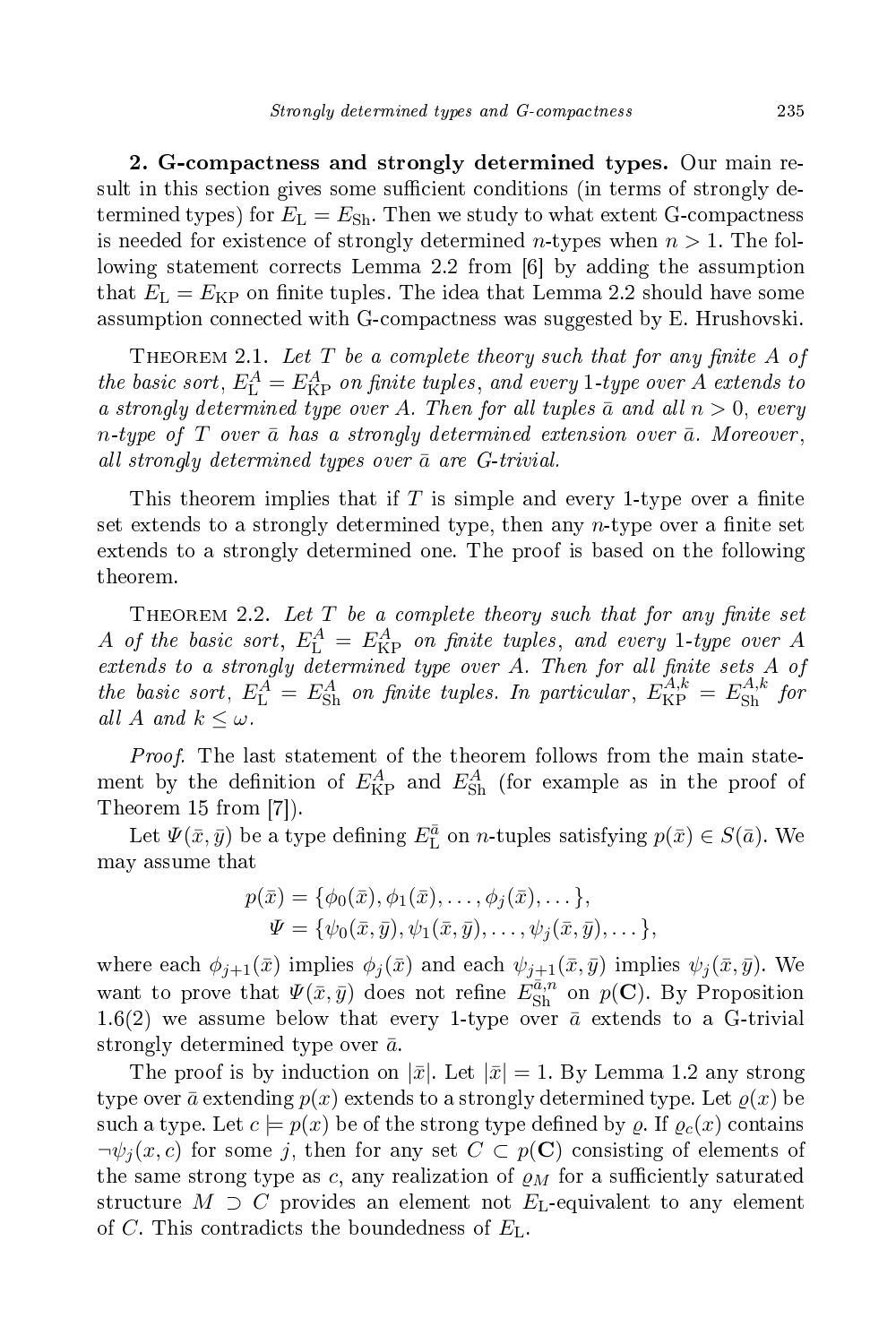We see that  $\varrho_c(x)$  contains all  $\psi_i(x,c) \wedge \phi_i(x)$ . Then by the definition of a strongly determined type for any  $c'$  of the same strong type as  $c$  the type  $\varrho_{c'}(x)$  contains all formulas  $\psi_j(x, c') \wedge \phi_j(x)$ . Let  $b \models \varrho_M(x)$ , where  $c, c' \in M$ . Then  $(c, b)$  and  $(c', b)$  are in  $E_L$ . Thus  $(c, c') \in E_L$ .

Towards a contradiction assume that for some finite  $A, E_{\text{L}}^{A} \neq E_{\text{Sh}}^{A}$  on finite tuples. Choose  $p(\bar{x})$  and  $\bar{a}$  as above so that  $n = |\bar{x}|$  is minimal with  $E_\mathrm{L}^{\bar{a},n}$  $\bar{a}_{\text{L}}^{a,n} \neq E_{\text{Sh}}^{\bar{a},n}$  on tuples satisfying  $p(\bar{x})$ . Then  $n > 1$ . We may assume that  $p(\bar{x})$  is not algebraic with respect to the first coordinate. Since we assume  $E_\mathrm{L}^{\bar{a},n}$  $L_L^{\bar{a},n} \neq E_{\rm Sh}^{\bar{a},n}$  on  $p(\mathbf{C})$ , each  $E_{\rm Sh}$ -class from  $p(\mathbf{C})$  splits into several  $E_{\rm L}$ lasses.

Let  $p_0(x_1)$  be a non-algebraic type over  $\bar{a}$  containing all formulas of the form  $\exists x_2, \ldots, x_n \phi_i(\bar{x})$ . Then by an appropriate version of Lemma 1.2 any strong type over  $\bar{a}$  extending  $p_0(x_1)$  extends to a G-trivial strongly determined type. Fix such a strong type and take an appropriate  $\varrho(x_1)$ . Let M contain representatives of all  $E_L^{\bar{a},n}$  $L^{u,n}$ -classes and  $b_1 \models \varrho_M$ . Take a strong type  $q_1(x_1,\ldots,x_n)\in S(\text{acl}^{\text{eq}}(\bar{a}))$  extending  $p(\bar{x})\cup \text{stp}(b_1/\bar{a})$  and find  $b_2,\ldots,b_n$ such that  $q_1(\bar{x}) = \text{stp}(b_1b_2...b_n/\bar{a})$ . Since any strong type over  $\bar{a}$  extending  $p(\bar{x})$  can be chosen as  $q_1$  for appropriate  $p(x_1)$ , the proof of the theorem will be finished if we show that  $q_1(\mathbf{C})$  does not split into several  $E_{\text{L}}$ -classes.

Let  $q_1(\bar{x}) = \{\phi'_0, \ldots, \phi'_i, \ldots\}$  with  $\phi'_{i+1} \vdash \phi'_{i}$  $i, i \in \omega$ . Here we assume that each  $\phi'_i$  $i$  dennes an equivalence class of some mnite equivalence relation over  $\bar{a}$ . Below we present all  $\phi_i'$  $\mathcal{C}_i'$  by formulas over parameters from  $M$  with  $\exists x_2, \ldots, x_n \phi'_i$  $i(\bar{x}) \in \text{tp}(b_1/M)$  under that presentation. We will use the fact that any automorphism of M strong over  $\bar{a}$  fixes  $\phi'_{i}$  $_i'(M).$ 

Let  $q_2(x_2,...,x_n) = \text{stp}(b_2...b_n/b_1\bar{a}) = \{\phi''_0,...,\phi''_i,...\}$  with  $\phi''_{i+1} \vdash \phi''_i$  $_{i}$ ,  $i \in \omega$ . We assume that each  $\phi''_i$  $i$  dennes an equivalence class of a nime equivalence relation defined by a formula  $e_i(\bar{u},\bar{v},b_1,\bar{a})$  over  $b_1\bar{a}.$  We also assume that  $\phi_i'$  $i_i'(\bar{x})$  implies that the equivalence relation  $e_i(\bar{u}, \bar{v}, x_1, \bar{a})$  over  $x_1\bar{a}$  is finite.

The group Aut( $\mathbf{C}/b_1M$ ) naturally acts on the set of all  $e_i$ -classes. Let  $\widetilde{e}_i \supset e_i$  be the equivalence relation defined by:  $(\bar{c}_1, \bar{c}_2) \in \widetilde{e}$  if the  $e_i$ -classes of  $\bar{c}_1$ and  $\bar{c}_2$  are in the same  $\text{Aut}(\mathbf{C}/b_1M)$ -orbit. For the  $\text{Aut}(\mathbf{C}/b_1M)$ -orbit of the  $e_i$ -class corresponding to  $\phi''_i$ ", find a formula  $\theta_i(\bar{u}, b_1, \bar{d}_i) \in \text{tp}(b_2 \dots b_n/b_1 M)$ with  $\bar{d}_i \in M$  asserting that  $\bar{u}$  represents one of the  $e_i$ -classes of this orbit. If  $\bar{d}'_i \in M$  is of the same strong type over  $\bar{a}$  as  $\bar{d}_i$  then by the choice of  $b_1$ ,  $\mathrm{tp}(\bar{\bar{d}}_i b_1/\mathrm{acl}^\mathrm{eq}(\bar{a})) = \mathrm{tp}(\bar{d}'_i$  $\hat{d}_i^l b_1 / \mathrm{acl}^{\mathrm{eq}}(\bar{a})$  and  $\theta_i(\bar{u}, b_1, \bar{d}_i^l)$  $\binom{n}{i}$  still describes an orbit of  $e_i$ -classes (i.e. defines an  $\tilde{e}_i$ -class). Extending  $\bar{d}_i$  if necessary, we may assume that all  $\tilde{e}_i$ -classes are defined over  $b_1\bar{d}_i$  by appropriate formulas. Since  $\rho$  is G-trivial we find that

for any 
$$
\bar{d}'_i \in M
$$
 of the same strong type over  $\bar{a}$  as  $\bar{d}_i$ ,  
\n $\theta_i(\mathbf{C}, b_1, \bar{d}_i) = \theta_i(\mathbf{C}, b_1, \bar{d}'_i)$ .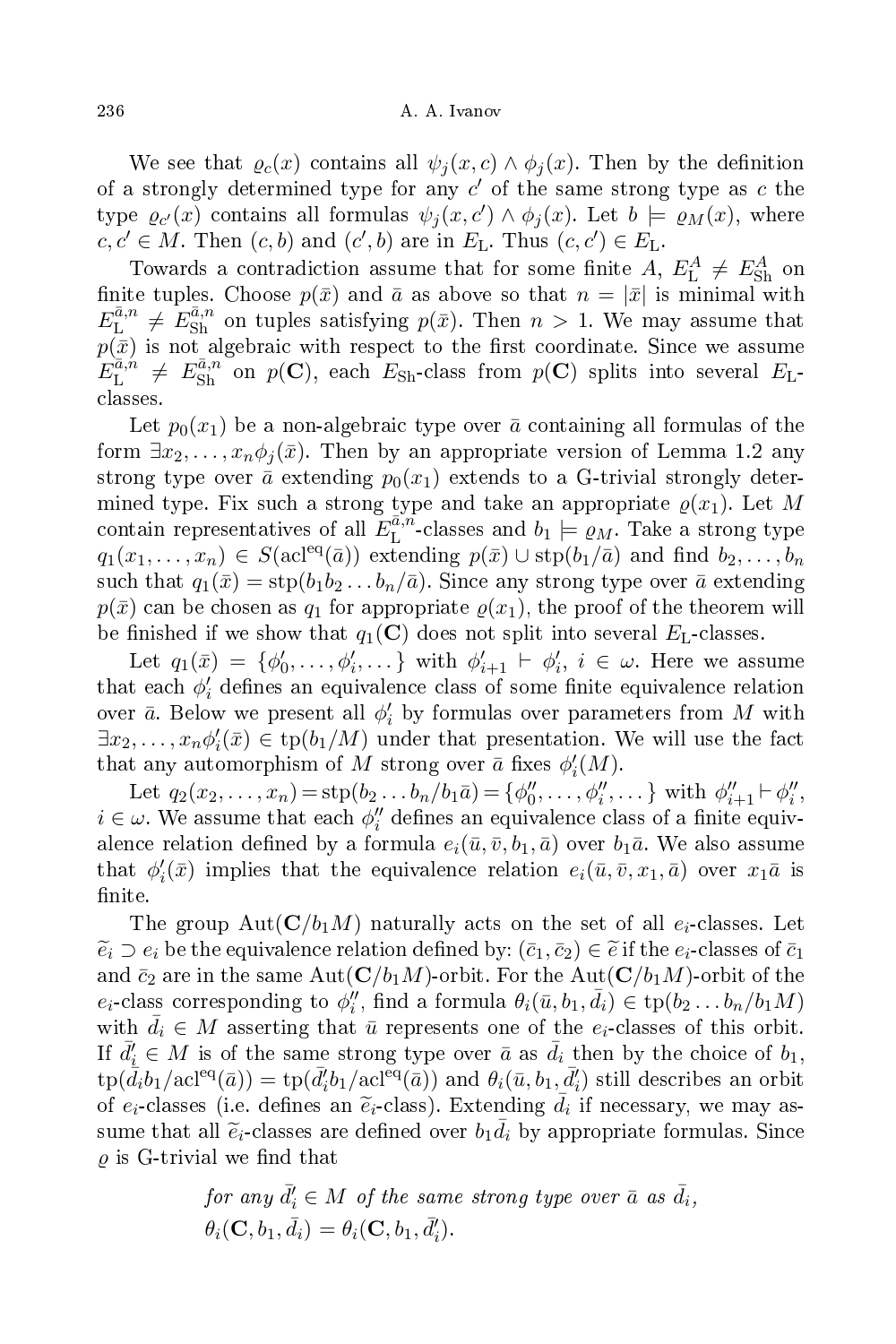Let  $\bar{c} = (c_1, c_2, \ldots, c_n) \in M$  be of the same strong type as  $\bar{b}$  over  $\bar{a}$ . If for some j the type  $\text{tp}(b_1/M)$  contains

$$
\forall x_2,\ldots,x_n(\phi'_j(\bar{x})\wedge\theta_j(x_2,\ldots,x_n,x_1,\bar{d}_j)\rightarrow\neg\psi_j(\bar{x},\bar{c}))
$$

then for any  $\bar{c}' \subset M$  with  $\text{stp}(\bar{c}/\bar{a}) = \text{stp}(\bar{c}'/\bar{a})$  and for appropriate  $\bar{d}'_j \in M$ of the same strong type as  $\bar{d}_i$  over  $\bar{a}$  we have

 $\forall x_2, \ldots, x_n (\phi'_j)$  $\mathcal{G}_j(\bar{x})\wedge \theta_j(x_2,\ldots,x_n,x_1,\bar{d}_j')$  $\psi'_j$ )  $\to \neg \psi_j(\bar{x}, \bar{c}')) \in \text{tp}(b_1/M)$ .

By the previous paragraph,

$$
\forall x_2, \ldots, x_n(\phi'_j(\bar{x}) \land \theta_j(x_2, \ldots, x_n, x_1, \bar{d}_j) \to \neg \psi_j(\bar{x}, \bar{c}')) \in \text{tp}(b_1/M).
$$

Thus  $b_1 \dots b_n$  is not  $E_{\text{L}}$ -equivalent to any  $\bar{c}' \subset M$  with  $\text{stp}(\bar{b}/\bar{a}) = \text{stp}(\bar{c}'/\bar{a})$ . This contradicts the choice of M.

We see that for every j the type  $\text{tp}(b_1/M)$  contains all

$$
\exists x_2,\ldots,x_n(\phi'_j(\bar{x})\wedge\theta_j(x_2\ldots x_n,x_1,\bar{d}_j)\wedge\psi_j(\bar{x},\bar{c}'))
$$

with  $\text{stp}(\bar{c}/\bar{a}) = \text{stp}(\bar{c}'/\bar{a}), \bar{c}' \subset M$ .

We now claim that for every  $\vec{c}'$  as above, there is a realization of all

$$
\phi'_j(b_1,x_2\ldots x_n)\wedge e_j(x_2\ldots x_n,b_2b_3\ldots b_n,b_1\bar{a})\wedge \psi_j(b_1x_2\ldots x_n,\bar{c}').
$$

To see this we apply compactness and the following argument. If  $b'_2 \ldots b'_n$ realizes  $\phi'$  $\mathcal{H}_j(b_1,x_2\ldots x_n)\wedge \theta_j(x_2\ldots x_n,b_1,\bar{d}_j)\wedge \psi_j(b_1x_2\ldots x_n,\bar{c}'), \text{ then by the }j$ definition of  $\theta$ , there is  $\gamma \in \text{Aut}(\mathbf{C}/b_1M)$  taking the  $e_j$ -class of  $b'_2 \dots b'_n$  to the  $e_j$ -class of  $b_2 \ldots b_n$ . Then  $\gamma(b'_2) \ldots \gamma(b'_n)$  realizes

$$
\phi'_j(b_1,x_2\ldots x_n)\wedge e_j(x_2\ldots x_n,b_2b_3\ldots b_n,b_1\bar{a})\wedge \psi_j(b_1x_2\ldots x_n,\bar{c}').
$$

Now assume that  $b_1b'_2 \ldots b'_n$  realizes all formulas

$$
\phi'_j(\bar{x})\wedge e_j(x_2\ldots x_n, b_2\ldots b_n, x_1, \bar{a})\wedge \psi_j(\bar{x}, \bar{c}').
$$

Then  $b_2 \ldots b_n$  and  $b'_2 \ldots b'_n$  have the same strong type over  $\bar{a}b_1$ . By induction they realize the same Lascar strong type over  $b_1\bar{a}$ . This obviously implies that  $b_1 b_2' \ldots b_n'$  and  $b_1 b_2 \ldots b_n$  have the same Lascar strong type over  $\bar{a}$ . Then we see that  $\vec{c}'$  and  $\vec{b}$  have the same Lascar strong type as  $b_1b'_2 \ldots b'_n$ . Since  $\vec{c}'$ is an arbitrary realization of the strong type  $q_1(\bar{x})$ , we have a contradiction with the assumption that the corresponding  $E_{\rm Sh}^{\bar{a}}$ -class splits into several  $E_{\rm L}^{\bar{a}}$ -classes.

PROPOSITION 2.3. Let  $T$  be a complete theory such that for any finite  $A$ ,  $E_\mathrm{L}^A = E_\mathrm{Sh}^A$  on finite tuples (for example T is  $\omega$ -categorical), and every 1-type over A extends to a strongly determined type over A. Then for all tuples  $\bar{a}$ and all  $n > 0$ , every n-type of T over  $\bar{a}$  has a strongly determined extension over  $\bar{a}$ . Moreover each strongly determined type over  $\bar{a}$  is G-trivial.

*Proof.* Pick M and  $\bar{a} \in M$ , and let  $p(\bar{x})$  be an n-type of Th $(M)$  over  $\bar{a}$ . Form an increasing chain of sufficiently saturated structures,  $M_0 := M$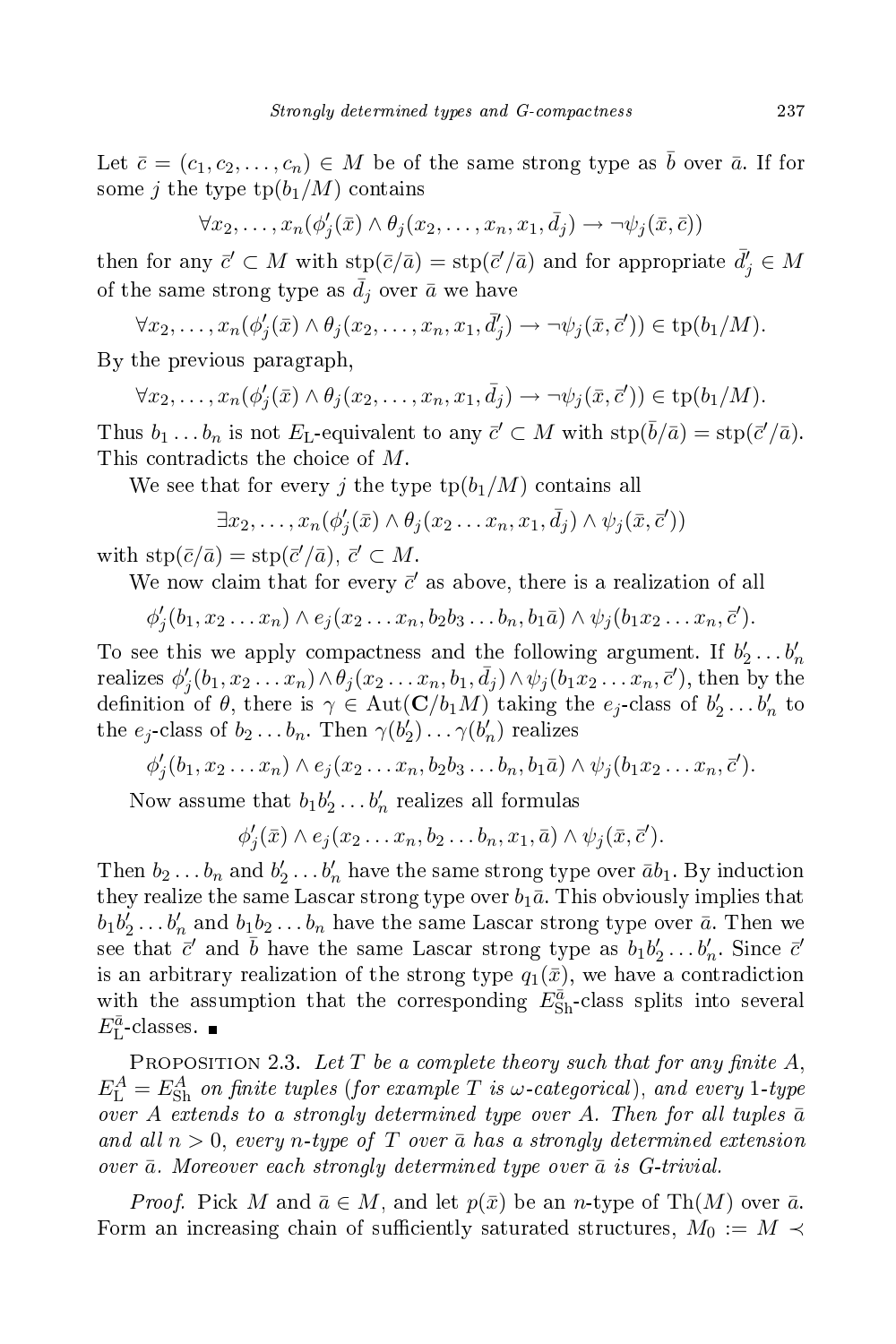$M_1 \prec \cdots \prec M_n$ , together with  $c_1, \ldots, c_n$  such that for each  $i < n$ , if  $p \not\vdash$  $x_i \in \text{acl}(\bar{a}\{x_j : j < i\})$  then  $c_i \in M_i \setminus M_{i-1}$  and  $c_i$  realizes a 1-type over  $M_{i-1}$  defining a strongly determined type over  $(c_1, \ldots, c_{i-1}, \bar{a})$ , and such that  $(c_1, \ldots, c_n)$  realizes p.

To see that there is a strongly determined type  $\rho$  over  $\bar{a}$  such that  $(c_1,\ldots,c_n)$  realizes  $\varrho_M$  it suffices to show that for any  $\bar{b}, \bar{b}' \in M$  of the same strong type over  $\bar{a}$  the tuples  $\bar{b}$  and  $\bar{b}'$  have the same strong type over  $\bar{a}\bar{c}$  (then define  $\varrho(\mathrm{stp}(\bar{b}/\bar{a})) := \mathrm{tp}(\bar{c}\bar{b}/\bar{a})$ ). Having chosen  $\bar{b}, \bar{b}' \in M$  of the same strong type over  $\bar{a}$  we prove by induction that for each i, the tuples  $\bar{b}, \bar{b}'$  have the same strong type over  $\bar{a}c_1, \ldots, c_i$ . The case  $i = 0$  is obvious.

At step  $i \to i+1$  if  $c_{i+1} \in \text{acl}(\bar{a}c_1, \ldots, c_i)$ , then  $\bar{b}$  and  $\bar{b}'$  realize the same strong type over  $\bar{a}c_1, \ldots, c_{i+1}$ . Consider the case when  $c_{i+1} \notin \text{acl}(\bar{a}c_1, \ldots, c_i)$ . Then there is a strongly determined type  $\varrho'$  over  $\bar{a}c_1, \ldots, c_i$  such that  $c_{i+1} \models \varrho'_i$  $M_i$  .

Since  $E_{\rm L}$  =  $E_{\rm Sh}$  there are  $\bar{b}_0$  (=  $\bar{b}), \bar{b}_1, \ldots, \bar{b}_m$  (=  $\bar{b}')$  such that every pair  $\bar{b}_l$ ,  $\bar{b}_{l+1}$  belongs to some infinite  $\bar{a}c_1 \ldots c_i$ -indiscernible sequence  $I_l$ ,  $l =$  $0, \ldots, m-1$ . It is clear that all ordered (according to the enumeration) pairs from  $I_l$  have the same strong type over  $\bar{a}c_1, \ldots, c_i$ . Thus for any realization  $d_l \models \varrho'_l$  $I_l^{\prime}$  the tuples  $\bar{b}_l$  and  $\bar{b}_{l+1}$  have the same strong type over  $\bar{a}c_1,\ldots,c_i,d_l.$ This implies that if  $d \models \varrho'_{\bar{b}_0,\dots,\bar{b}_m}$ , then all  $\bar{b}_l$  have the same strong type over  $\bar{a}c_1,\ldots,c_i,d.$  By the choice of  $c_{i+1}$  we now see that the tuples  $\bar{b}$  and  $\bar{b}'$  realize the same strong type over  $\bar{a}c_1, \ldots, c_{i+1}$ .

The last statement of the proposition follows from Proposition 1.6.  $\blacksquare$ 

*Proof of Theorem 2.1.* By Theorem 2.2 we may use Proposition 2.3.

Lemma 2.2 in  $[6]$  was applied in a few places there to show that some theories admit strongly determined types. It has already been mentioned in [4] that most applications of Lemma 2.2 in  $[6]$  are unaffected. We can now show this by applying Theorem 2.1. For example, Theorem 2.6 of  $[6]$  states that every weakly o-minimal theory admits strongly determined types. We recall that a theory is *weakly o-minimal* if every definable subset of every model is a finite union of convex sets. To repair the proof given in  $[6]$  we need the following fa
t:

## Every automorphism of a big saturated weakly o-minimal stru
ture is Lascar strong. In particular  $E_{\rm L}=E_{\rm KP}$  over finite sets.

The proof of Lemma 24 of  $[14]$  (which states the same for o-minimal theories) works without any hanges. For ompleteness we mention that the proof is based on the following statement: for any two small submodels M and  $N$  of the same type over  $\emptyset$  every consistent formula  $\phi({\bar{z}})$  has a realization  $\bar{c}$  such that M and N have the same type over  $\bar{c}$ . This can be proved by induction on  $|\bar{z}|$ .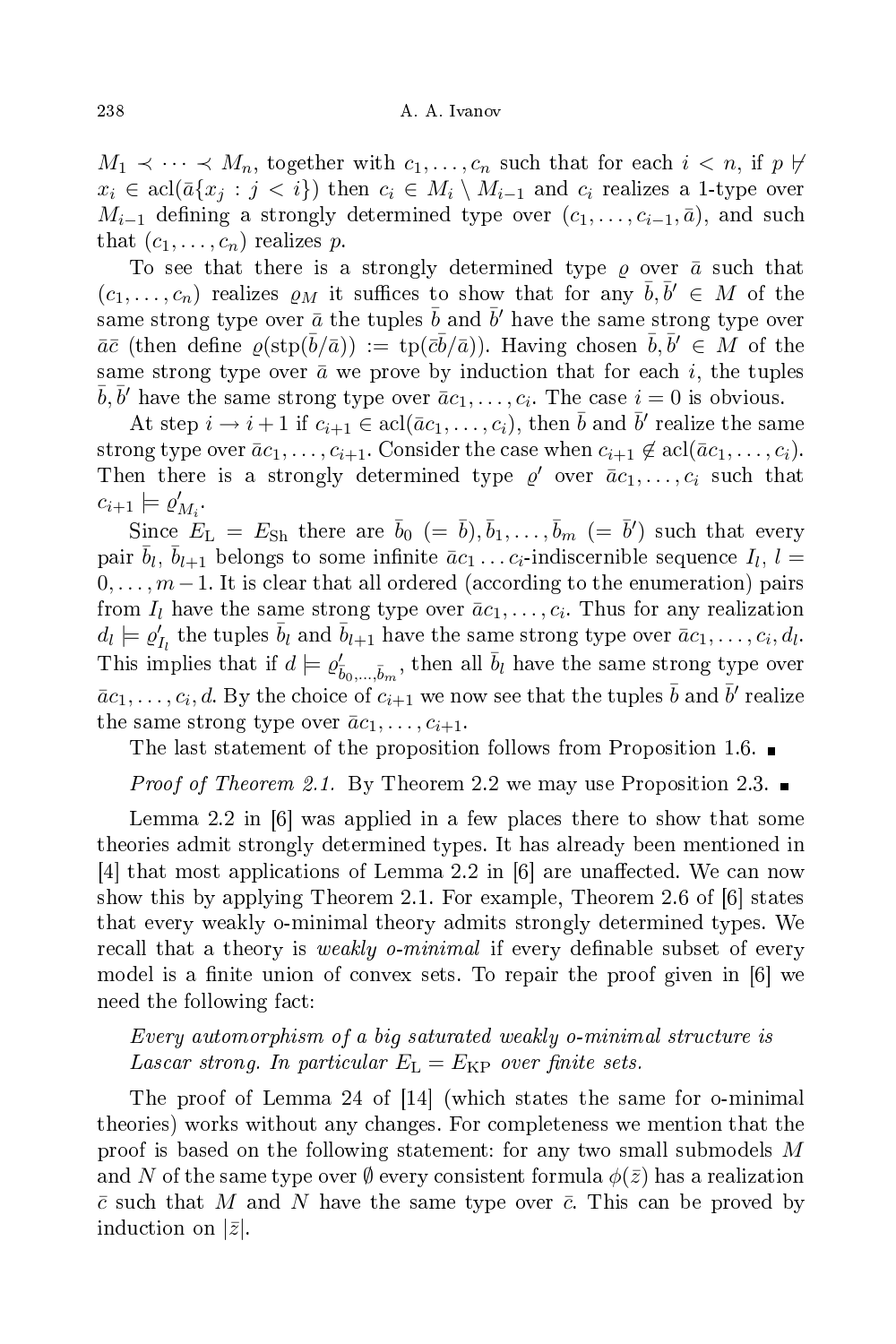We can now repeat the proof of Theorem 2.6 of  $[6]$  by replacing everywhere Lemma 2.2 by Theorem 2.1 just proved.

Another application of Theorem 2.1 is the following statement.

COROLLARY 2.4. Every C-minimal structure having  $E_{\rm KP} = E_{\rm L}$  over finite sets admits strongly determined types.

This an be shown by following the proof of Theorem 2.10 and Remark 2.11 of  $[6]$ . In these arguments we should replace Lemma 2.2 by Theorem 2.1.

The statement of the corollary is not as strong as the corresponding one in [6]. The difference is that we now assume  $E_{\rm KP} = E_{\rm L}$  over finite sets. On the other hand, many C-minimal structures satisfy this. In particular it is true for non-trivially valued algebraically closed fields where the C-relation is naturally defined from the valuation. In fact in  $[5]$  it is explicitly shown that then  $E_{\text{L}}^{k}=E_{\text{Sh}}^{k}$  for all finite k as well as that every type extends to a strongly determined one (in [4℄ and [5℄ they are alled invariant types).

3. Examples of simple theories. Theorem 2.2 has some applications connected with the problem whether  $E<sub>L</sub> = E<sub>Sh</sub>$  holds for simple theories. It is well known that simple teories are G-compact (for example, see  $[7]$ ). Now the statement below is a onsequen
e of Theorem 2.2 and Proposition 1.6.

Let  $T$  be a simple theory such that every 1-type of  $T$  over any finite set A extends to a strongly determined type over A. Then  $E_{\rm L}^{{\bar a},n}=E_{\rm Sh}^{{\bar a},n}$ Sh for all n and tuples  $\bar{a}$ .

It is un
lear when a simple theory admits strongly determined (KPdetermined) types. In [6] there are examples of simple theories where a strongly determined type does not exist. On the other hand, it makes sense to verify this property for simple theories whi
h are obtained from stable ones by adding a relation in some "generic" way.

First, we discuss one of the constructions presented in  $[3]$ . We start with a complete theory T which admits elimination of quantifiers and elimination of the quantifier  $\exists^{\infty}$  (for example, a complete theory of algebraically closed fields). Fix a sort  $S$  of the theory and extend the language by a unary predicate P of this sort. Then Theorem 2.4 from  $\lbrack 3 \rbrack$  states that the theory of all P-expansions has a model companion  $T_{PS}$ . Corollary 2.8 there states that  $T_{S,P}$  is simple if T is simple. The following proposition concerns a number of examples of simple theories (including random graphs and generic directed graphs; see  $2.12$  in  $|3|$ ).

PROPOSITION 3.1. If T is simple and admits strongly determined types then so does  $T_{S.P.}$ 

*Proof.* Let  $M \models T_{S,P}$  be sufficiently saturated and  $D \subset M$ . By Lemma 1.3 (Lemma 2.1 from [6]) given a type p over D and a finite family  $\Gamma$  of finite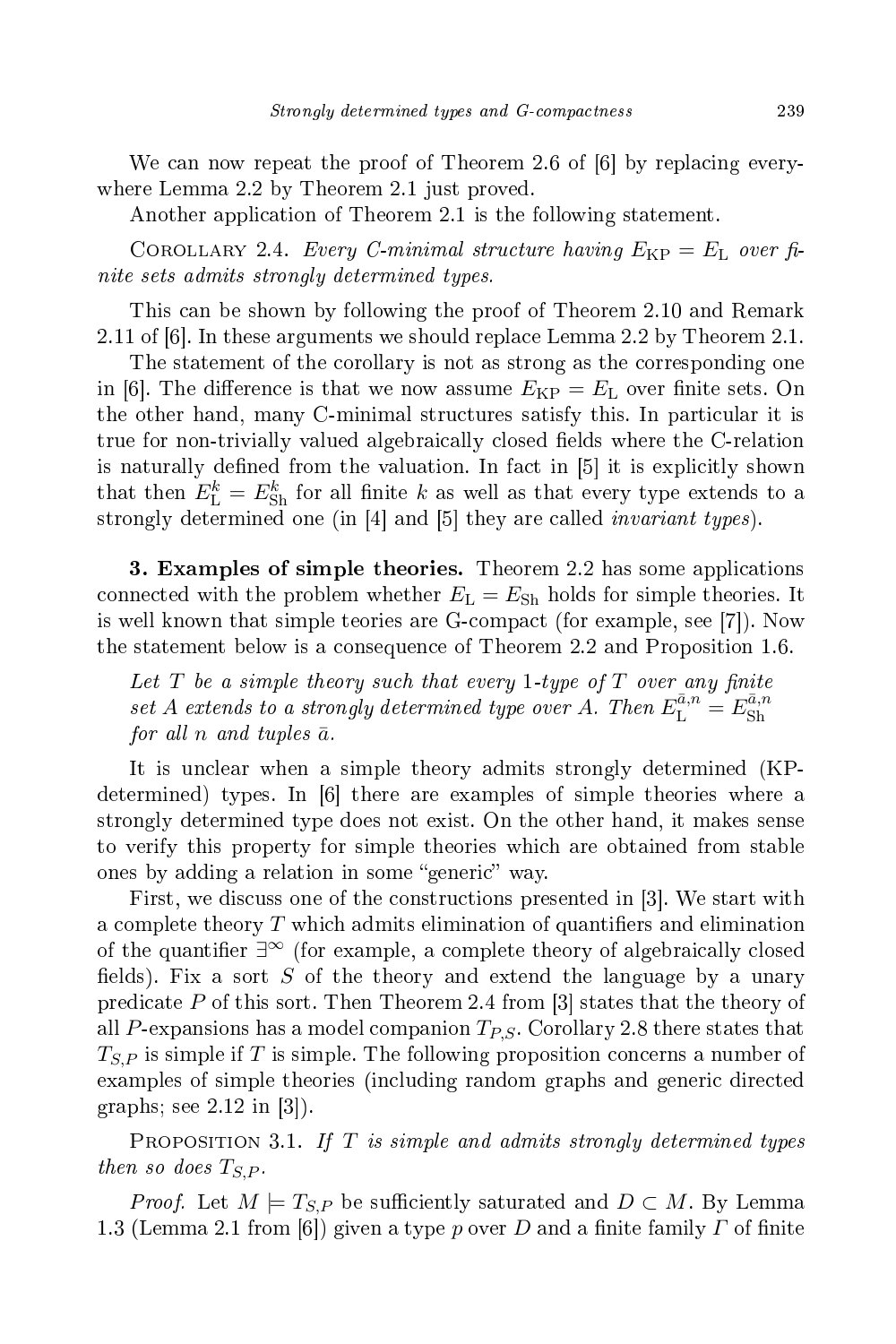acl<sup>eq</sup>(*D*)-elementary maps in M it suffices to find a realization  $\bar{a} \models p$  such that all maps from  $\overline{\Gamma}$  are elementary over  $\bar{a}D.$  Let  $C = \bigcup \{ \operatorname{Dom}(\gamma) \cup \operatorname{Rng}(\gamma) :$  $\gamma \in \Gamma$ . We may assume that  $D = \emptyset$ . Since T admits strongly determined types, find d realizing a strongly determined extension  $\rho_M$  of p over M (with respect to T). Then  $\bar{d}$  is forking-independent of C. In particular, for any  $\bar{c} \in C$  (we admit the case  $\bar{c} = \emptyset$ ),  $\mathrm{acl}_{T}(\bar{c}\bar{d}) \cap \mathrm{acl}_{T}(C) = \mathrm{acl}_{T}(\bar{c})$ . Using this we can extend the P-structure of  $\operatorname{acl}_{T}(C)$  to a P-expansion on  $\operatorname{acl}_{T}(\bar{d}C)$ so that any map  $\bar{b} \to \bar{b}'$  from  $\Gamma$  induces a P-preserving map  $\mathrm{acl}_{T}(\overline{db}) \to$  $\text{acl}_{T}(\bar{d}\bar{b}')$  and the corresponding  $P$ -expansion of  $\text{acl}_{T}(\bar{d})$  agrees with  $p.$  Note that to satisfy the first condition it is enough to assume that all elements of  $\operatorname{acl}_{T}(\bar d C) \setminus (\operatorname{acl}_{T}(C) \cup \operatorname{acl}_{T}(\bar d))$  are not in P. Since any map from  $\varGamma$  acts trivially on  $\text{acl}_{T}(\emptyset),$  we can now take any  $P\text{-expansion}$  of  $\text{acl}_{T}(\bar{d})$  extending the P-structure of  $\operatorname{acl}_{T}(\emptyset)$  and agreeing with p.

By the axioms of  $T_{S,P}$  (Theorem 2.4 from [3]) given a realization  $\bar{d}'$  of an extension of the T-part of p over C, the isomorphism type of any  $P$ -expansion of  $\operatorname{acl}_{T}(\bar{d}'C)$  extending the P-expansion of  $\operatorname{acl}(C)$  in M is realized in M on some acl $_T(\bar{d}''C)$ , where  $\bar{d}''$  is of the same type as  $\bar{d}'$  over  $C$  with respect to  $T.$  Using this find  $\bar a$  realizing on  $\operatorname{acl}_{T}(\bar a C)$  the  $P$ -expansion of  $\operatorname{acl}_{T}(\bar d C)$ built in the previous paragraph. By Corollary 2.6 from [3] the type  $p$  is determined by the isomorphism type of the expanded structure on  $\operatorname{acl}_{T}(\bar{a})$ (with distinguished  $\bar{a} \models p$ ). Applying this we see that  $\bar{a} \models p$  and any map from  $\Gamma$  is elementary over  $\bar{a}$ .

Proposition 3.1 together with the discussion from the first paragraph of this section gives another proof of the following statement from [3] (end of Section 1).

COROLLARY 3.2. Let T be a simple theory of the form  $T_{S,P}$  as in Proposition 3.1. Then  $E_{\rm L} = E_{\rm Sh}$ .

The second construction from [3] assigns a model companion  $T_A$  (if it exists) to the theory of all structures  $(M, \sigma)$  ( $\sigma \in Aut(M)$ ) for models M of a complete theory  $T$  which admits elimination of quantifiers and has the PAPA. Corollary 3.8 from [3] states that  $T_A$  is simple if T is stable. The theory ACFA of algebraically closed fields with a generic automorphism [2] is an example of such  $T_A$ . It looks likely that the approach of Theorem 3.1 an be developed to obtain admitting strongly determined types in the ase of  $T_A$  (or ACFA). This case is open. It is more complicated than that of Proposition 3.1.

We now give an example which in some sense has constructions very similar to those described above: we add some generic relations to the structure. On the other hand, the effect of this will be opposite. In this construction we use reducts of the random graph  $[13]$ .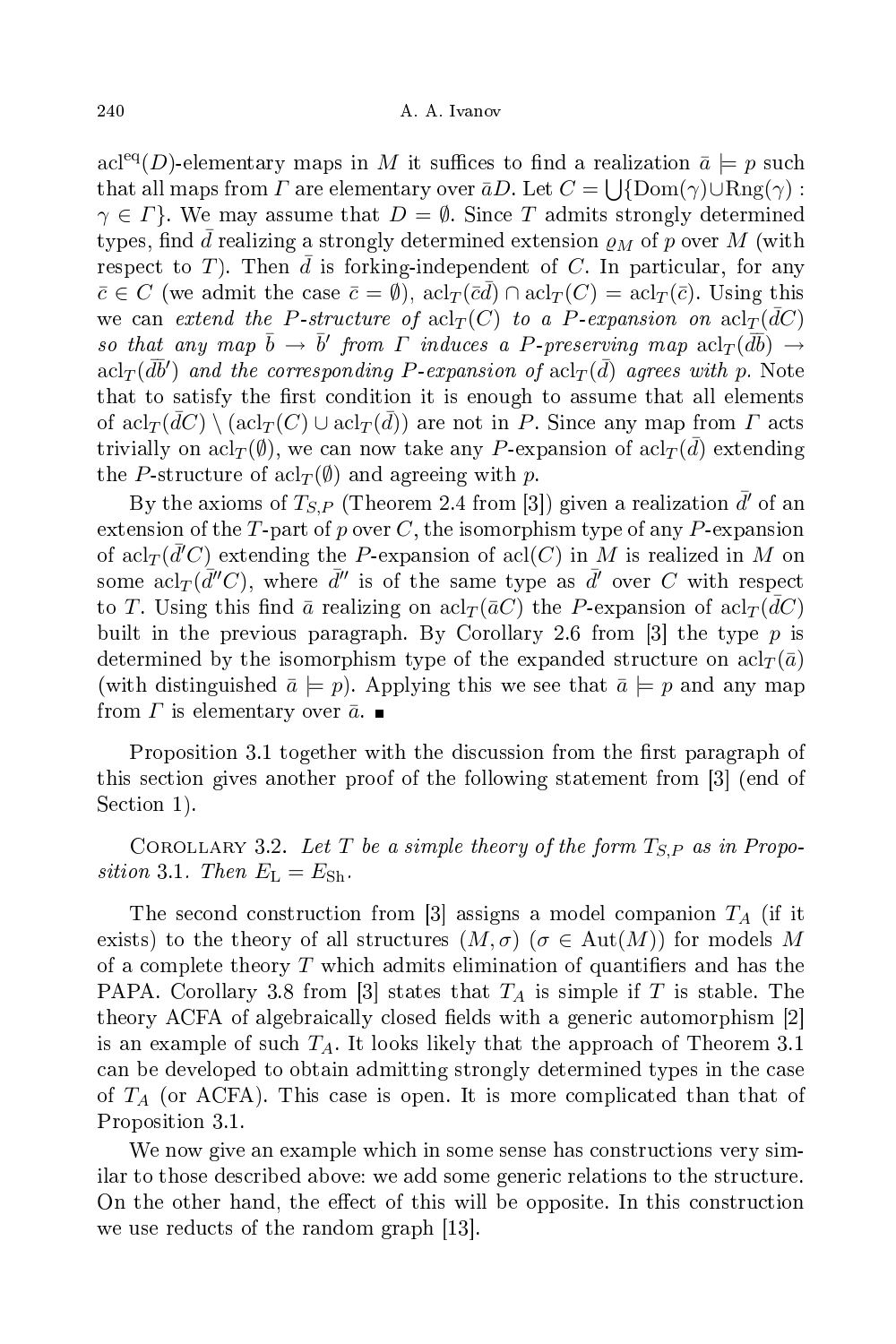PROPOSITION 3.3. There exists a simple  $\omega$ -categorical theory such that for any finite set of parameters  $A$ , no non-algebraic type over  $A$  extends to a strongly determined type.

*Proof.* The construction uses ideas from [6]; in fact, Dugald Macpherson pointed out to the author that these ideas an be applied to su
h an example.

Let  $L_0 = \{R_1, R_2, \ldots, R_n, \ldots\}$  be a relational language, where each  $R_i$ has arity  $2i$ . The structure  $M_0$  is built by a Fraissé construction, so we first specify a class K of finite  $L_0$ -structures. In each  $C \in K$  each relation  $R_n$  determines a graph on the set (denoted by  $\binom{C}{n}$ ) of unordered *n*-element subsets of C. It is easy to see that K is an amalgamation class: given  $A, B_1, B_2 \in K$ with  $B_1 \cap B_2 = A$ , define  $C \in K$  as  $B_1 \cup B_2$ , so that no tuple  $\bar{c}_1 \bar{c}_2 \in C$  which satisfies  $R_n$  meets both  $B_2 \setminus B_1$  and  $B_1 \setminus B_2$ . Let  $M_0$  be the corresponding universal homogeneous structure. Note that  $\text{Th}(M_0)$  admits elimination of quantifiers.

CLAIM A. The theory of  $M_0$  is supersimple of SU-rank 1.

Let  $\phi({\bar {x}}, {\bar {b}}),\,|{\bar {x}}|=l,$  be a quantifier-free formula and  $({\bar {b}}_i:i<\omega)$  be an indiscernible sequence of tp $(\overline{b})$ . We may assume that  $\phi(\bar{x}, \bar{b})$  implies  $\bar{x} \cap \bar{b} = \emptyset$ . Then any set  $B_n = \bigcup \{ \overline{b_i} : i \leq n \}$  can be extended by a tuple  $c_1, \ldots, c_l$ satisfying all  $\phi(\bar{x}, b_i), i \leq n$ . Since  $M_0$  is universal homogeneous, the tuple  $\bar{c}$ can be found in  $M_0$ . We now see that any non-algebraic type does not divide over  $\emptyset$ ; thus  $M_0$  is simple of SU-rank 1.

Let M be the reduct of  $M_0$  to the language  $L = \{T_1, \ldots, T_n, \ldots\}$  of 3n-relations (of two-graphs) where a triple of n-element sets  $C_1$ ,  $C_2$  and  $C_3$ satisfies  $T_n$  if and only if it contains one or three edges with respect to  $R_n$ . In this case any quadrangle of *n*-element sets has even  $T_n$ -triples. By Claim A the structure M is supersimple. It is easy to see (by genericity) that for all  $\bar{a}$ and A, tp( $\bar{a}/A$ ) ⊢ tp( $\bar{a}/\text{acl}^{\text{eq}}(A)$ ) with respect to both Th( $M_0$ ) and Th( $M$ ).

CLAIM B. Let  $C = \{c_1, \ldots, c_n\} \subseteq M_0$ . Let  $R'_n$  be the relation which coincides with  $R_n$  on all pairs  $D, B$  with  $C \notin \{D, B\}$  but for any  $D \in \binom{M}{n}$ we have:  $(C, D) \in R_n \leftrightarrow (C, D) \notin R'_n$ . Then the structure  $M_0$  is isomorphic to  $M'_0 = (M, R_1, \ldots, R_{n-1}, R'_n, R_{n+1}, \ldots)$  and the structure M is the reduct of  $M_0^{\gamma}$  obtained by the same definition as M is obtained from  $M_0$ .

To prove the claim it suffices to note that any structure from  $K$  is embeddable into  $M'_0$  and for every pair  $A < A'$  from K with  $A' \cap M'_0 = A$ there exists an A-embedding of  $A'$  into  $M'_0$  (verifying the latter condition we may assume that  $C \subseteq A$ ). Both conditions follow from the fact that  $M_0$  is universal homogeneous. The second statement of the claim is obvious.

Let  $\bar{a} = (a_1, \ldots, a_n) \subset M$ . Let  $p(x)$  be a type over  $\bar{a}$  which extends to a strongly determined type, and let  $a_0$  be a realization over M of the corresponding strongly determined type. Since  $M_0$  is universal homogeneous,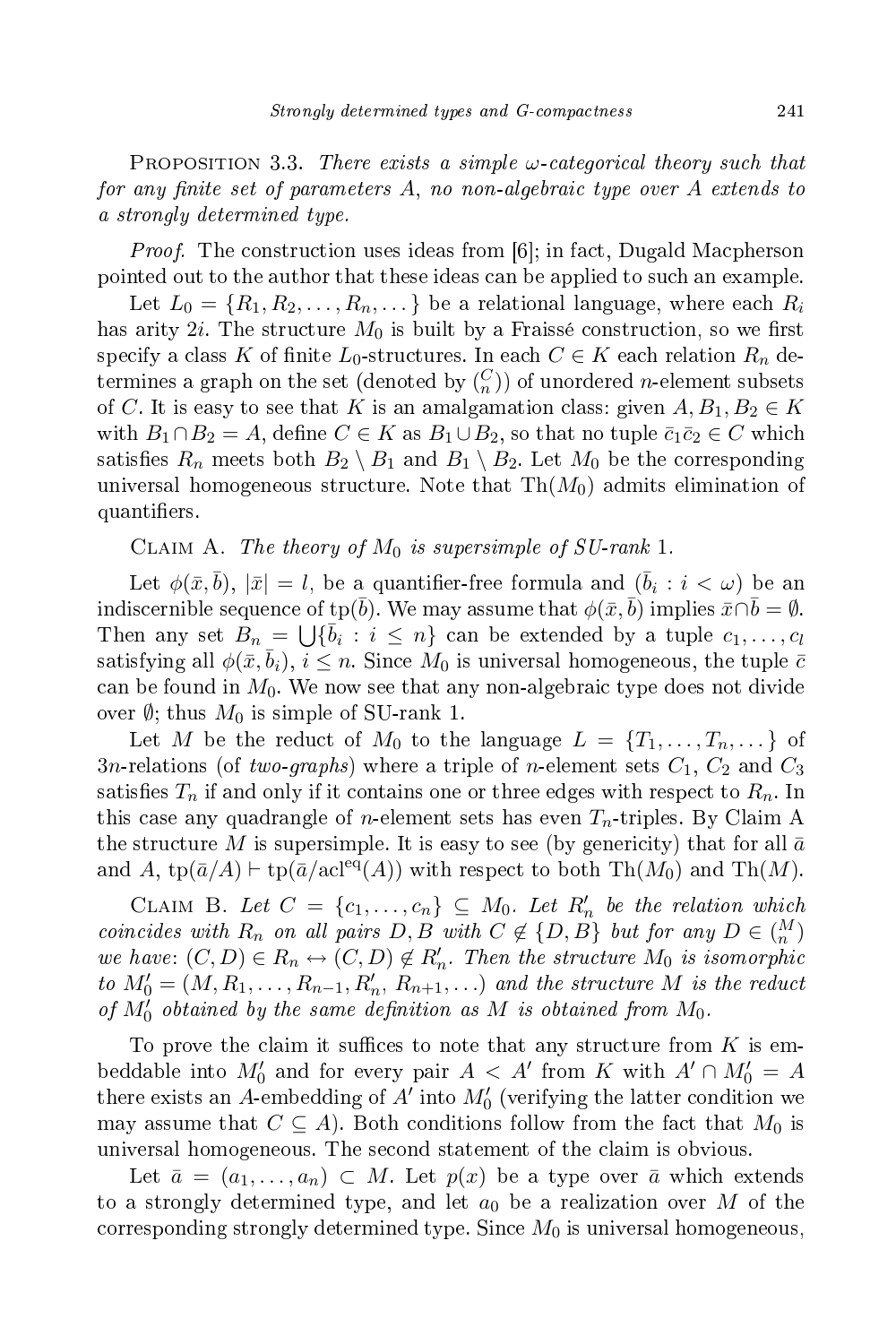there exists  $b \in M$  realizing p such that  $tp(a_0b/\bar{a}) = tp(ba_0/\bar{a})$  with respect to both  $M_0$  and  $M$  (for example one can assume that there is no  $R_l$ -relation between any *l*-sets  $C \neq D$  with  $\{a_0, b\} \subseteq C \cup D \subseteq \bar{a} \cup \{a_0, b\}, l > 0$ . Since  $M_0$  is universal homogeneous, there are elements  $c, d, d' \in M_0 \setminus \overline{a}$  so that the following conditions hold in  $M_0$ :

$$
tp(a_0b/\bar{a}) = tp(bc/\bar{a}) = tp(bd/\bar{a}) = tp(cd/\bar{a}) = tp(cd'/\bar{a})
$$

and for every proper subtuple  $\bar{a}' \subset \bar{a}$ ,  $tp(a_0b/\bar{a}') = tp(bd'/\bar{a}')$ . We also assume that  $(b\bar{a}, d'\bar{a}) \in R_{n+1}$  if and only if  $(b\bar{a}, d\bar{a}) \notin R_{n+1}$ , and for any pair  $C_1, C_2$  with  $C_1 \cup C_2 = db\bar{a}$ , distinct from  $b\bar{a}$ ,  $d\bar{a}$ , the corresponding pair  $C_1'$ and  $C'_{2}$  (obtained by replacing d by d') satisfies  $R_{n+1}$  if and only if  $C_{1}, C_{2}$ does.

Let  $R'_{n+1}$  be obtained from  $R_{n+1}$  as in Claim B (by switching) with respect to the (unordered) tuple  $d\bar{a}$ . Since the structure  $M_0' = (M, R_1, \ldots, R_n,$  $R'_{n+1}, R_{n+2}, \dots$  ) is isomorphic to  $M_0$ , the type of  $bd'$  over  $\bar{a}$  in  $M_0$  is the same as the type of bd over  $\bar{a}$  in  $M'_{0}$  (by our construction mutually corresponding subtuples from  $b d\bar{a}$  and  $b d\bar{a}$  satisfy the same relations). Applying the last statement of Claim B we see that the type of bd over  $\bar{a}$  in M is the same as the type of  $bd'$  over  $\bar{a}$  in M.

Let  $q = \text{tp}_M(bd/\bar{a})$ . Since  $a_0$  realizes over M the corresponding strongly determined type, one of the following cases holds: (a) for every pair  $c'c'' \in M$ realizing q the triple  $(a_0\bar{a}, c'\bar{a}, c''\bar{a})$  belongs to  $T_{n+1}$ , or (b) for every pair  $c'c'' \in M$  realizing q the triple  $(a_0\bar{a}, c'\bar{a}, c''\bar{a})$  does not belong to  $T_{n+1}$ .

In both cases one of the sets  $\{a_0\bar{a}, b\bar{a}, c\bar{a}, d\bar{a}\}$  or  $\{a_0\bar{a}, b\bar{a}, c\bar{a}, d'\bar{a}\}$  has the property that an odd number of triples satisfy  $T_{n+1}$ . This contradicts the definition of a two-graph.  $\blacksquare$ 

4. KP(L)-determined types and Gompa
t types. The results above motivate the following question. Is there a theory admitting (having) strongly determined 1-types and having a strongly determined type whi
h is not G-trivial? By Proposition 1.6(2) such a theory would be a principally new example of a non-G-compact theory, because all known examples have  $E_{\rm L} = E_{\rm KP}$  on finite tuples or do not have strongly determined types. In this se
tion we formulate further questions of this kind. They are motivated by some remarks concerning possible generalizations of strongly determined types and G-triviality.

**4.1.** KP-determined and L-determined types. Let  $A \subseteq \mathbf{C}$  and  $A \subseteq \mathcal{A} \subset \mathbf{C}$ bdd(A) (<sup>5</sup>). If  $q(\bar{y}) \in S(\text{bdd}(\mathcal{A}))$ , we say that a type  $p(\bar{x}, \bar{y}) \in S(\mathcal{A})$  is a q-consistent  $\bar{x}$ -type if for any sequence  $\bar{a}_1, \ldots, \bar{a}_n$  of realizations of q the set  $\bigcup \{p(\bar{x}, \bar{a}_i): 1 \leq i \leq n\}$  is consistent. A KP-determined type over a set A is a

 $\binom{5}{1}$  In fact we may assume that A is an arbitrary set of hyperimaginaries.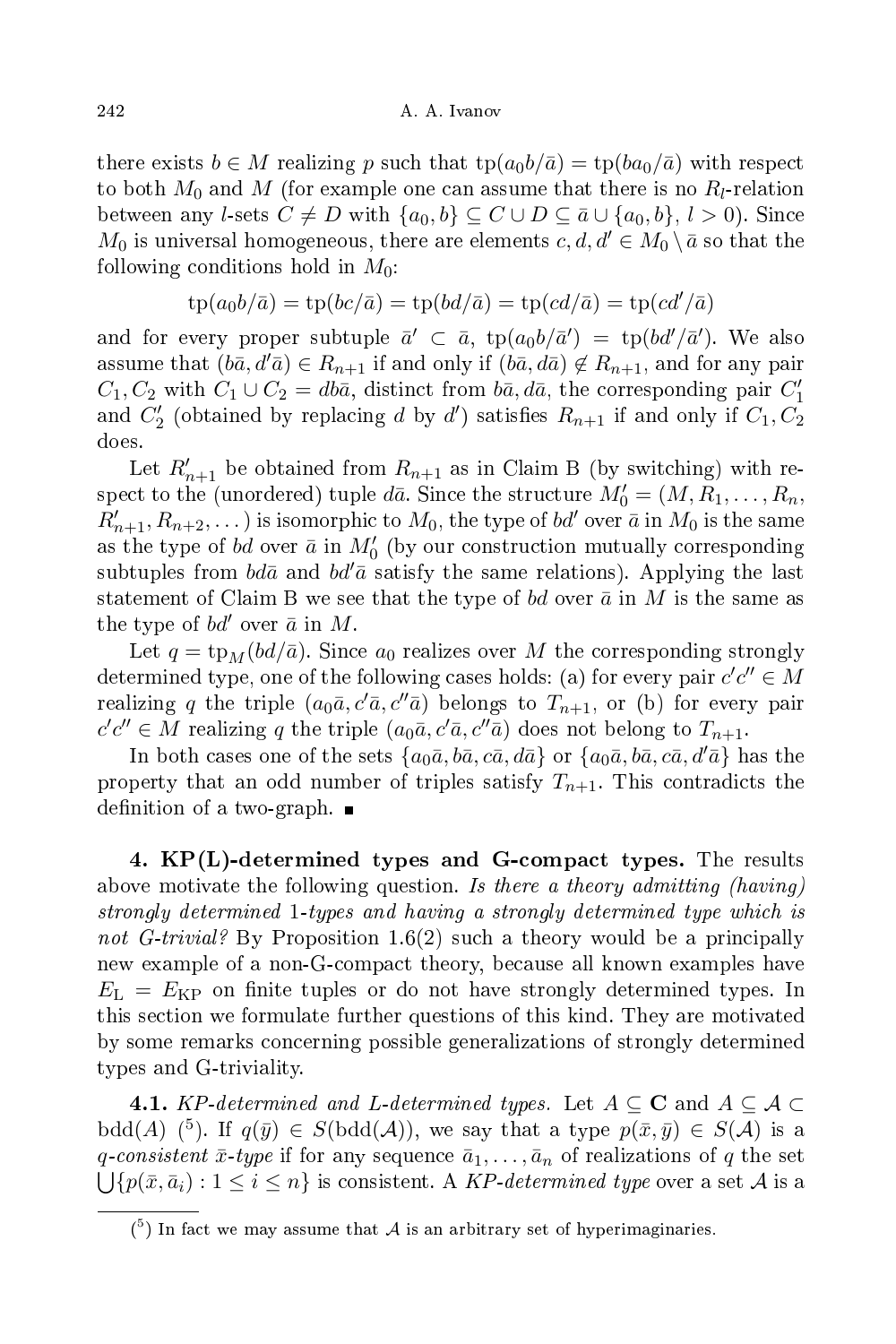monotonic function  $\rho$  which assigns a q-consistent  $\bar{x}$ -type  $\rho(q)(\bar{x}, \bar{y})$  to every  $q(\bar{y}) \in S(\text{bdd}(\mathcal{A})).$ 

Suppose that  $\varrho$  is a KP-determined type over A. For every  $B \subset \mathbf{C}$  define  $\angle$  (q(1, 1, 1(, 4)),  $\frac{1}{2}$ 

$$
\varrho_B(\bar{x}) = \bigcup \{ \varrho(q)(\bar{x}, \bar{b}) : q \in S(\mathrm{bdd}(\mathcal{A})), \bar{b} \models q, \bar{b} \in B \}.
$$

The definition is a generalization of strongly determined types. The notions are the same if  $E_{\text{KP}}^A = E_{\text{Sh}}^A$ . We now see that Theorem 2.2 implies that under  $E_{\rm KP} = E_{\rm L}$  and admitting strongly determined 1-types, KP-determined types are strongly determined.

To obtain the definition of L-determined types we modify the definition of KP-determined types by the requirement that the types  $q(\bar{y})$  in that definition are Lascar strong types over  $\mathcal{A}$ . As above, for an L-determined type  $\rho$  and a set B we define  $\rho_B$ .

We now say that a theory T admits KP-determined (resp. L-determined) types over  $A \subset \mathbb{C}$  if every type of  $S(A)$  extends to a KP-determined (resp. L-determined) one. A theory T admits KP-determined (resp. L-determined) types if it admits KP-determined (resp. L-determined) types over every set  $A \subset \mathbf{C}$  of parameters. Since a strongly determined type naturally defines a KP-determined type and a KP-determined type naturally defines an Ldetermined type, the lass of theories admitting strongly determined types is ontained in the lass of those admitting KP-determined (or L-determined) types. This suggests that the material from  $[6]$  and above can be slightly extended. For example note that the KP- and L-versions of Theorem 2.1 are mu
h easier than the orresponding version for strongly determined types.

PROPOSITION 4.1. Let T be a complete theory such that for any finite  $A$ of the basic sort every 1-type over A extends to an L-determined type over A. Then for all tuples  $\bar{a} \in \mathbf{C}$  and all  $n > 0$ , every n-type of T over  $\bar{a}$  has an L-determined extension over  $\bar{a}$ . If  $E_{\rm L}^A = E_{\rm KP}^A$  on finite tuples (for example T is  $\omega$ -categorical), then the same statement holds for KP-determined types.

*Proof.* Let  $\rho$  be an L-determined type over  $\bar{a}$ .

CLAIM. For any  $\bar{b}$ ,  $\bar{b}'$  and  $\bar{c} \models \varrho_{\bar{b}\bar{b}'}, \text{ if } (\bar{b}, \bar{b}') \in E_{\text{L}}$  over  $\bar{a}$ , then  $(\bar{b}, \bar{b}') \in E_{\text{L}}$ over  $\bar{a}\bar{c}$ .

*Proof of Claim.* Find  $\bar{b}_0$  (=  $\bar{b}$ ),  $\bar{b}_1, \ldots, \bar{b}_n$  (=  $\bar{b}'$ ) such that every pair  $\bar{b}_i$ ,  $\bar{b}_{i+1}$  belongs to some infinite  $\bar{a}$ -indiscernible sequence  $I_i$ ,  $i = 0, \ldots, n-1$ . Then for any realization  $\bar{c}_i \models \varrho_{\bar{a}I_i}$  the tuples  $\bar{b}_i$  and  $\bar{b}_{i+1}$  have the same Lascar strong type over  $\bar{a}\bar{c}_i$ . This implies that if  $\bar{c}\models \varrho_{\bar{b}_0,...,\bar{b}_n}$ , then all  $\bar{b}_i$  have the same Lascar strong type over  $\bar{a}\bar{c}$ .

Now to finish the proof of the proposition it suffices to repeat the proof of Proposition 2.3 replacing everywhere strong and strongly determined types by Las
ar strong and L-determined types respe
tively.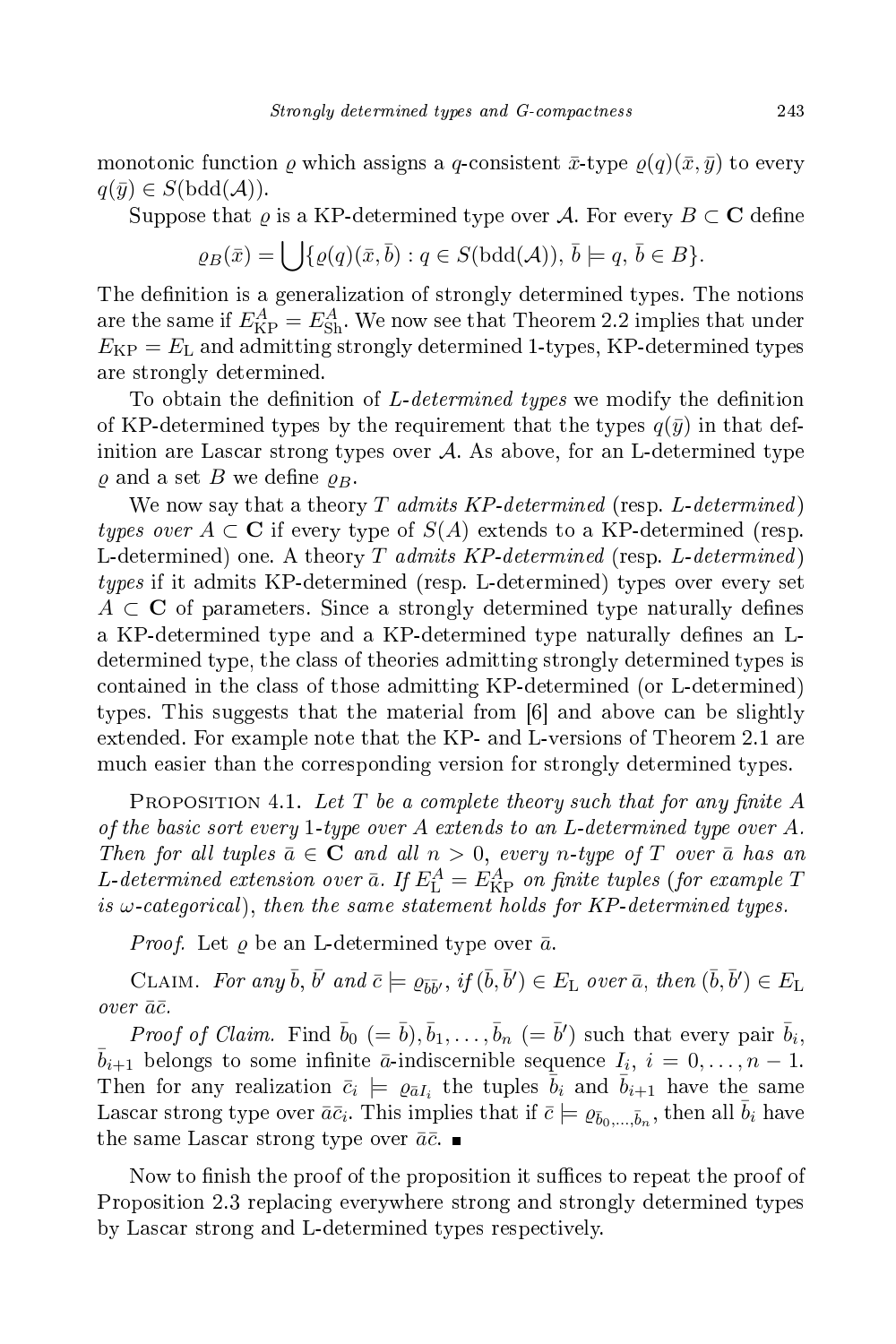Under the assumption  $E_{\text{L}}^{A} = E_{\text{KP}}^{A}$  on finite tuples the claim above becomes the corresponding claim for KP-determined types. Therefore it is clear that the proposition holds for KP-determined types.

As in Section 1 we can show that in fact the definitions of KP-determined and L-determined types over  $\mathcal A$  do not change if we strengthen them by the requirement that  $\rho(q)(\bar{x}, \bar{y})$  is a type over bdd(A) (resp. is a Lascar strong type over  $\mathcal{A}$ ).

LEMMA 4.2. Let  $A \subset \mathbf{C}$  and  $A \subset \mathcal{A} \subset \text{bdd}(A)$ . Let  $\rho(\bar{x})$  be a KPdetermined (resp. L-determined) type over  $A$ . Then there exists a unique  $KP\text{-}determined\ type\ \varrho'(\bar{x})\ over\ \text{bdd}(A)\ (resp.\ L\text{-}determined\ type\ over\ the\ set$ of classes of all bounded  $\text{Aut}(\mathbf{C}/A)$ -invariant equivalence relations) such that for any KP-strong (resp. Lascar strong type)  $q, \varrho'(q) \vdash \varrho(q)$ .

*Proof.* We start with the case when  $\rho$  is KP-determined. Let M be very KP-rich over A: for all  $n \in \omega$  and all  $\bar{m} \in M$ , M realizes all n-types from  $S(\text{bdd}(A\bar{m}))$ . Let  $\bar{c} \models \varrho_M$ . For  $q \in S(\text{bdd}(A))$  and  $\bar{b} \models q, \bar{b} \in M$ , define  $\varrho'(q) := \text{tp}(\bar{c}\bar{b}/\text{bdd}(A)).$ 

To see that the definition is correct, repeat the corresponding proof of Lemma 1.1 replacing everywhere finite equivalence relations by bounded type-definable equivalence relations, and strong types by KP-strong types.

In the case when  $\rho$  is L-determined let M be very L-rich over A: for all  $n \in \omega$  and all  $\bar{m} \in M$ , M realizes all Lascar strong n-types over  $A\bar{m}$ . Let  $\bar{c} \models \varrho_M$ . For a Lascar strong type q over A and  $\bar{b} \models q$ ,  $\bar{b} \in M$ , define  $\varrho'(q)$ to be the Lascar strong type of  $\bar{c}\bar{b}$  over  $A$ .

To see that the definition is correct take any  $\bar b, \bar b' \in M$  of the same Lascar strong type over A. There are  $\bar{b}_0\ (= \bar{b}), \bar{b}_1, \ldots, \bar{b}_n\ (= \bar{b}')$  such that every pair  $\bar{b}_i$ ,  $\bar{b}_{i+1}$  belongs to some infinite A-indiscernible sequence  $I_i$ ,  $i = 0, \ldots, n-1$ . We may assume that these sequences consist of tuples from M. Since  $\bar{c} \models$  $\varrho_{I_iA}$ , the tuples  $\bar{b}_i$  and  $\bar{b}_{i+1}$  have the same Lascar strong type over  $A\bar{c}$ . This implies that all  $b_i$  have the same Lascar strong type over  $A\bar{c}$ . In particular  $c\bar{b}$  and  $\bar{c}\bar{b}'$  have the same Lascar strong type over A.

Repeating the proof of Lemma 1.2 we obtain

LEMMA 4.3. Let  $T$  admit KP-determined (resp. L-determined) n-types over a set A. Then every KP-strong (resp. L-strong) n-type over A extends to a KP-determined (resp. L-determined) type.

The compactness argument from the proof of Lemma 2.1 from [6] can be easily applied to the following lemma.

LEMMA 4.4. Suppose that M is very KP-rich (resp. L-rich) over A. Let  $p(\bar{x}) \in S(A)$ . Then the following are equivalent:

(i) p extends to a KP-determined (resp. an L-determined) type over A;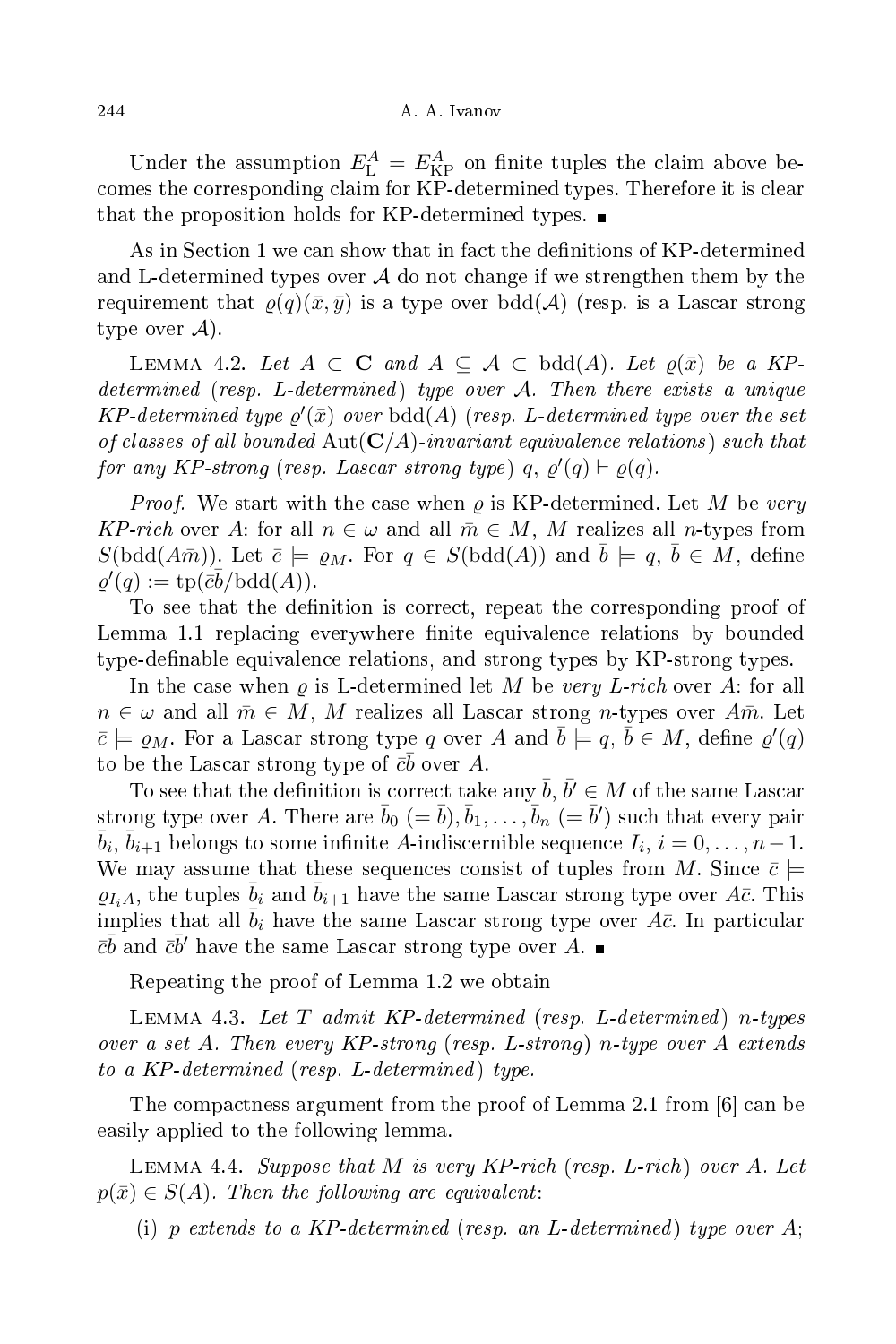(ii) for every finite set  $\Gamma$  of finite partial KP-strong (L-strong) elementary maps  $M \to M$  there exists  $\bar{c} \in p(M)$  such that all the maps in  $\Gamma$  are elementary over  $\bar{c}A$ .

We now see by inspection that Proposition 3.1 also holds for KP-determined (resp. L-determined) types.

The proof of Proposition 1.4 also works for the following statement: If  $a$ theory  $T$  admits KP-determined types, then  $T$  is  $G$ -compact.

**4.2.** G-compact strongly determined types. Let  $\rho$  be a KP-determined type over  ${\cal A}.$  Let  $M$  be sufficiently saturated,  ${\cal A}\subseteq M^{\rm eq},\, \bar b \models \varrho_M$  and  $e$  be a bounded  $\bar{b} \mathcal{A}$ -type-definable equivalence relation. Let  $\widetilde{e}$  be the equivalence relation defined on the appropriate  $\mathbf{C}^l$  by the condition that  $(\bar{a}, \bar{a}') \in \tilde{e}$  if and only if the corresponding e-classes of  $\bar{a}$  and  $\bar{a}'$  are in the same orbit with respect to  $\text{Aut}(\mathbf{C}/\bar{b}M)$ .

The group  $\text{Aut}(\mathbf{C}/\{M\} \text{bdd}(\mathcal{A})\bar{b})$  has a natural action on  $\tilde{e}$ -classes. By the choice of b any automorphism from  ${\rm Aut}_{\rm KP}(M/{\mathcal A})$  extends to an element of  $\text{Aut}(\mathbf{C}/\bar{b}\{M\} \text{ bdd}(\mathcal{A}))$  (fixing M setwise). We have obtained the exact sequence

 $0 \to \text{Aut}(\mathbf{C}/\bar{b}M) \to \text{Aut}(\mathbf{C}/\bar{b}\{M\} \text{ bdd}(\mathcal{A})) \to \text{Aut}_{\text{KP}}(M/\mathcal{A}) \to 0$ 

where the kernel  $Aut(C/\bar{b}M)$  preserves all  $\tilde{e}$ -classes. Hence we deduce that  $\mathrm{Aut}(\mathbf{C}/\bar{b}\{M\}\,\mathrm{bdd}(\mathcal{A}))$  induces an action of  $\mathrm{Aut}_{\mathrm{KP}}(M/\mathcal{A})$  on the set of  $\widetilde{e}_1$ lasses.

Since e is a bounded equivalence relation the pointwise stabilizer of the set of  $\tilde{e}$  classes is a normal subgroup  $H_e \triangleleft \text{Aut}_{KP}(M/A)$  of bounded index.

DEFINITION 4.5. We say that  $\rho$  is *G-compact* if for any sufficiently homogeneous structure M realizing all KP-strong types over  $A$  and any bounded equivalence relation e as above, there is no  ${\rm Aut}_{\rm KP}(M/\mathcal{A})$ -invariant equivalence relation E refining  $E_{\mathrm{KP}}^{\mathcal{A},l}$  on the appropriate  $M^l$ , such that the corresponding group  $H_e$  preserves all E-classes.

For simplicity let  $A = A \subset \mathbf{C}$ . It is worth noting that if an equivalence relation E witnesses non-G-compactness then each  $\bar{E}_{\rm KP}^{\bar{A},l}$ -class on  $\bar{M}^l$  consists of  $\leq$   $|\text{Aut}_{\text{KP}}(M/A) : H_e|$  classes of E. Since the intersection of a bounded number of subgroups of  $Aut(M/A)$  of bounded index also has bounded index, we see that in this case  $\text{Th}(M, a)_{a \in A}$  is not G-compact (the intersection of all conjugates of  $E$  contradicts G-compactness). Since we do not know too many examples of non-Gompa
t theories, the ase of non-Gompa
t KPdetermined types looks slightly artificial. Nevertheless we conjecture that su
h KP-determined types exist.

REMARK. It is worth noting that replacing  $\text{Aut}_{\text{KP}}$  and e above by  $\text{Aut}_{\text{L}}$ and a bounded equivalence relation invariant over  $bA$  respectively we ob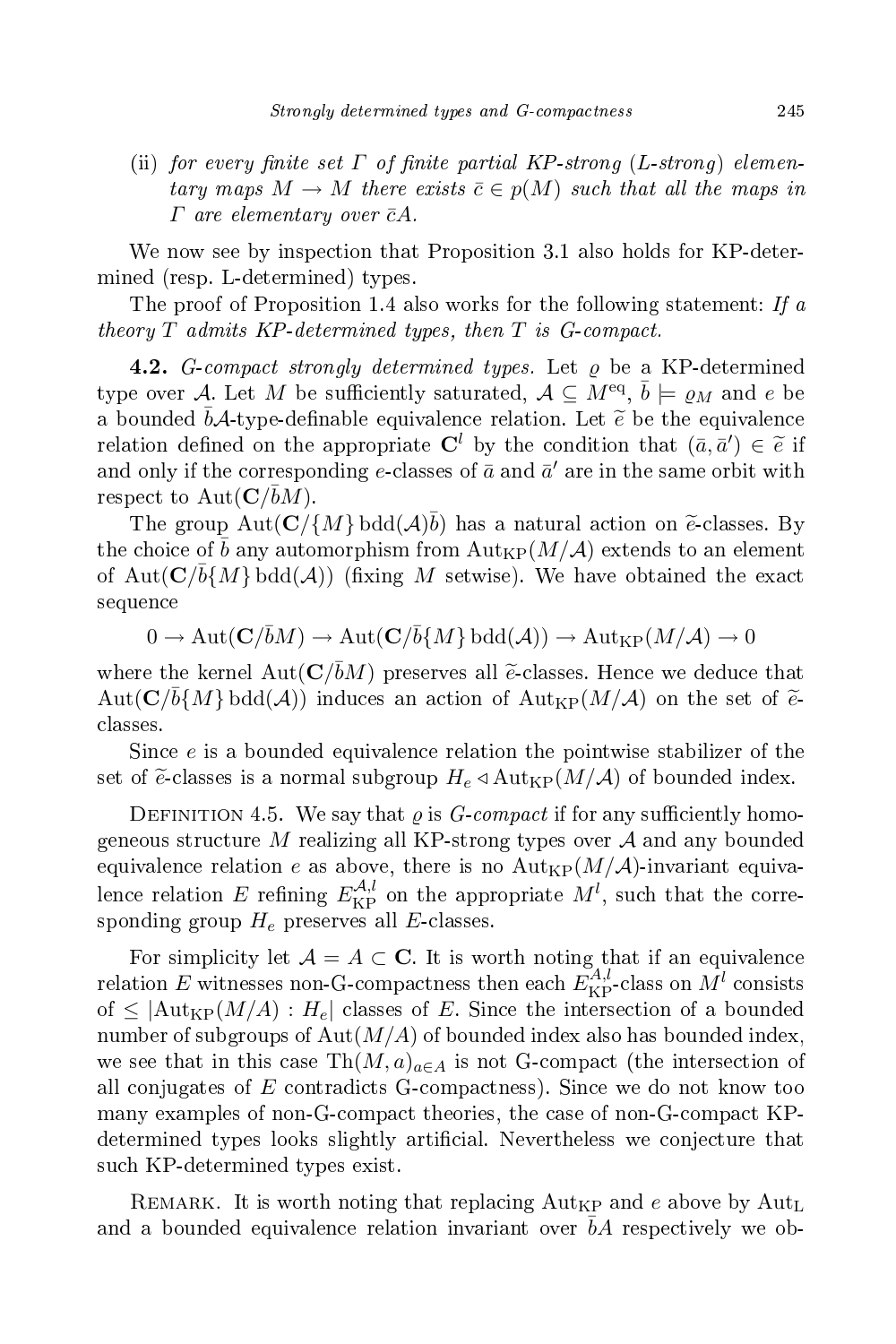tain another version of G-compactness. This version is satisfied by any Ldetermined type because  $E_{\rm L}^{A,l}$ L is the nicst bounded equivalence relation.

Now let  $\varrho$  be a strongly determined type over  $A \subset \mathbf{C}$ . Let M be sufficiently saturated and homogeneous,  $b \models \rho_M$  and e be a finite equivalence relation definable over  $A\bar{b}$ . Let  $\tilde{e}$  be the equivalence relation defined on the appropriate  $\mathbf{C}^l$  by the condition that  $(\bar{a}, \bar{a}') \in \tilde{e}$  if and only if the corresponding e-classes of  $\bar{a}$  and  $\bar{a}'$  are in the same orbit with respect to Aut( $\mathbf{C}/\bar{b}M$ ). We know that the pointwise stabilizer of the set of  $\tilde{e}$ -classes is a normal subgroup  $H_e \triangleleft Aut(M/\text{acl}^{eq}(A))$  of finite index.

We say that  $\rho$  is *G-finite* if the intersection of all subgroups of  $\text{Aut}_{\text{Sh}}(M/A)$  of the form  $H_e$  for finite equivalence relations e as above is of finite index in Aut<sub>Sh</sub> $(M/A)$ . The following question looks interesting. Is a G-finite strongly determined type G-trivial? We know from Section 1.2 that the theory of the orresponding ounterexample must be non-Gompa
t. Moreover, it looks likely that a G-finite strongly determined type naturally defines a G-compact KP-determined type (this may be connected with the question finishing Section 1.

## Referen
es

- [1] E. Casanovas, D. Lascar, A. Pillay and M. Ziegler, Galois groups of first order  $theories, J. Math. Logic 1 (2001), 305-319.$
- [2] Z. Chatzidakis and E. Hrushovski, Model theory of difference fields, Trans. Amer. Math. Soc. 351 (1999), 2997-3071.
- [3] Z. Chatzidakis and A. Pillay, *Generic structures and simple theories*, Ann. Pure Appl. Logic 95 (1998), 71-92.
- $[4]$  D. Haskell, E. Hrushovski and H. D. Macpherson, *Definable sets in algebraically* closed valued fields. Part I: elimination of imaginaries, J. Reine Angew. Math., to appear.
- [5]  $-$ ,  $-$ ,  $-$ , Definable sets in algebraically closed valued fields. Part II: stable domination and independence, submitted.
- [6] A. Ivanov and D. Macpherson, *Strongly determined types*, Ann. Pure Appl. Logic 99 (1999), 197-230.
- [7] B. Kim, A note on Lascar strong types in simple theories, J. Symbolic Logic 63  $(1998), 926 - 936.$
- [8] K. Krupiński and L. Newelski, On bounded type definable equivalence relations, Notre Dame J. Formal Logic 43 (2002), 231-242.
- [9] D. Lascar, On the category of models of a complete theory, J. Symbolic Logic 47  $(1982), 249 - 266.$
- [10] D. Lascar and A. Pillay, *Hyperimaginaries and automorphism groups*, ibid. 66  $(2001), 127-143.$
- [11] J. Mycielski, Some properties of connected compact groups, Colloq. Math. 5 (1958), 162-166.
- [12] L. Newelski, *The diameter of a Lascar strong type*, Fund. Math. 176 (2003), 157–170.
- [13] S. Thomas, Reducts of the random graph, J. Symbolic Logic 56 (1991), 176–181.